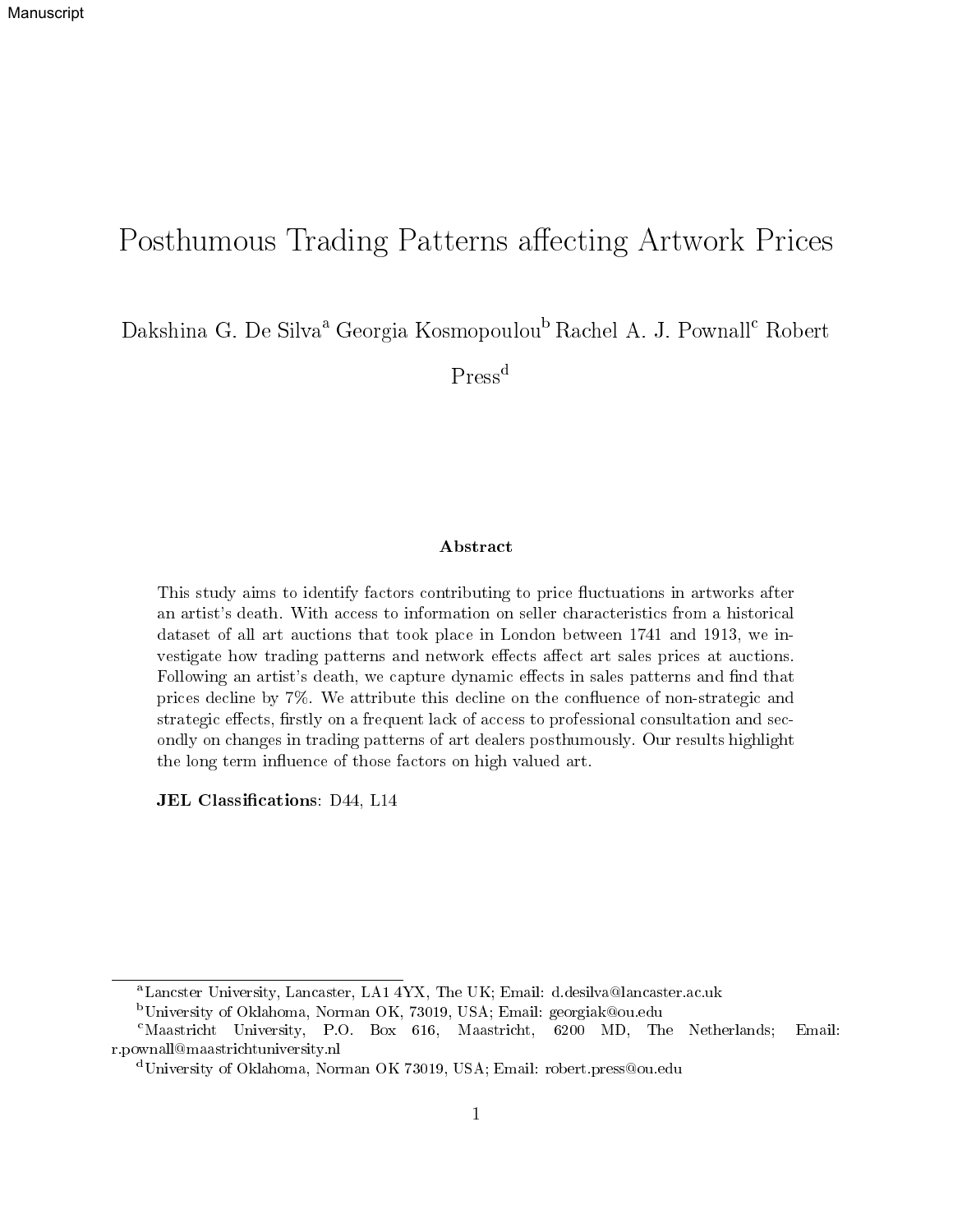## 1 Introduction

Prior to their deaths, two 19<sup>th</sup> century British landscape artists, J. M. W. Turner and Horatio McCulloch, experienced similar patterns of success selling paintings at auctions. Both were quite popular in terms of the breadth and depth of trading connections their art had established through the years. After their deaths, their popularity diverged. Turner became the eminent landscape painter of this era, with art dealers purchasing a larger share of his paintings. Dealers bought 77% of Turner's paintings compared to 42% of McCulloch's work. The most prominent art dealer of this period, Agnew, bought 28% of all Turner's paintings sold after his death. Changes in popularity were further mirrored in art prices. Turner's paintings appreciated by 122%, while McCulloch's sales prices fell by 32%. This divergence in prices can be seen up to the present day. The last 24 Turner paintings that went up for sale at Christie's and Sotheby's had an average hammer price of \$926,000, while McCulloch's last [1](#page-1-0)6 paintings sold for only \$25,800 on average.<sup>1</sup> Why did their popularity diverge so drastically? The prices at which their artwork sold following their deaths seem to have been influenced by the network of dealers and auction houses connected to them at the time of death.

Posthumous effects on art prices have been observed in the literature before, but previous work about its size and attribution have largely been inconclusive. Does the art market value the fact that an artist is alive, and can potentially produce more work? Or being alive is an impediment to posthumous market success once the artist has reached his or her peak? These questions remain unanswered. It is perhaps rather elusive to try and find a one-size fits all answer to the question of why it occurs and how it manifests itself. Nevertheless, we have now an opportunity to use comprehensive records from more than 37,000 transactions sold in London auction houses over a period of a century and a half containing information

<span id="page-1-0"></span><sup>1</sup> <https://www.christies.com/> and <https://www.sothebys.com/en/> Accessed January 4, 2020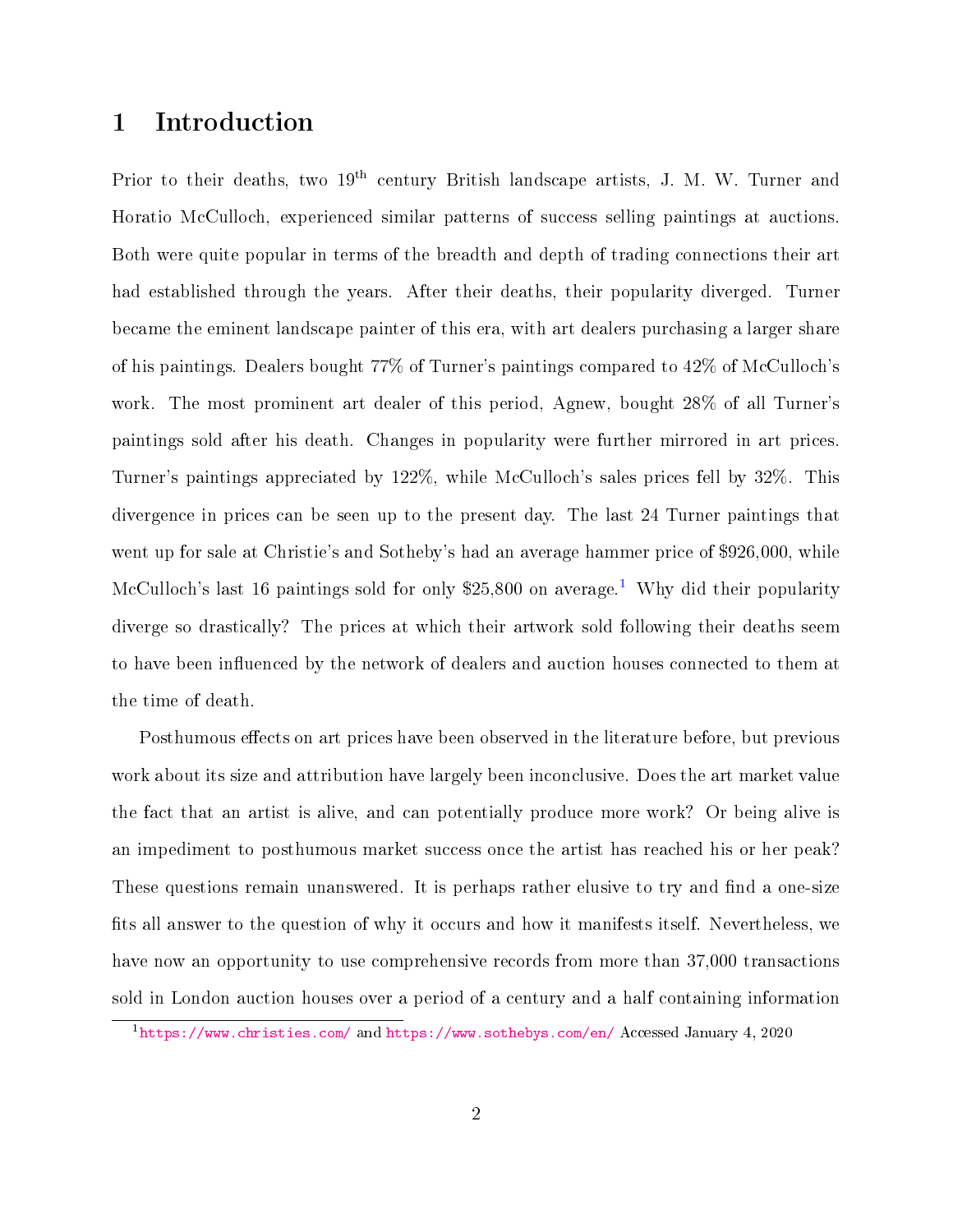on artists who lived and died in that period. We combine these records with a set of tools to distil the effect of trading networks and provide a more in-depth analysis of the competitive landscape in this market around the time of an artist's death and beyond, tracing subsequent posthumous pricing patterns.

The influence an artist's death has on the price of their art depends on factors that affect demand and supply. Since art serves as an investment tool, the change in the pricing of artworks triggered by an artist's death has drawn attention from scholars in economics and finance. [Agnello and Pierce](#page-26-0) [\(1996\)](#page-26-0) were first to estimate an increase in prices after an artist's passing using regression analysis. Posthumous effects were documented anecdotally, however, well before Agnello and Pierce with comments by art dealers and even a play on the subject written by Mark [Twain](#page-27-0) titled 'Is He Dead'.<sup>[2](#page-2-0)</sup> Two plausible explanations have been offered for this trend. First, a temporary demand spike after death could be caused by an increase in media attention [\(Ekelund, Ressler, and Watson](#page-26-1) [2000](#page-26-1) and [Matheson and Baade](#page-27-1) [2004\)](#page-27-1). Alternatively, elimination of supply uncertainty could lead to a permanent increase in prices. [Maddison and Jul Pedersen](#page-27-2) [\(2008\)](#page-27-2) use data on Danish artists, and Danish life expectancy, and their findings suggest that conditional life expectancy of the artist at the time of sale (which is a proxy for anticipated supply conditions) has a statistically signicant negative effect on art prices. Once conditional life expectancy is included, the posthumous effects are no longer statistically significant. [Ursprung and Wiermann](#page-28-0) [\(2011\)](#page-28-0), show that the death effect is negative for young artists, becomes positive with age and eventually disappears.

The demand for artworks depends crucially on an artist's reputation. Reputation effects are hard to measure and have largely been absent from the literature. Reputation is managed in the primary market for art by gallerists and art dealers. [Schrager](#page-27-3)  $(2013)$  notes that 'the

<span id="page-2-0"></span><sup>2</sup>The play is about a famous French painter Jean-Francois Millet. An American artist helps Millet fake his death with the idea that the price of his paintings will skyrocket, and they will escape poverty.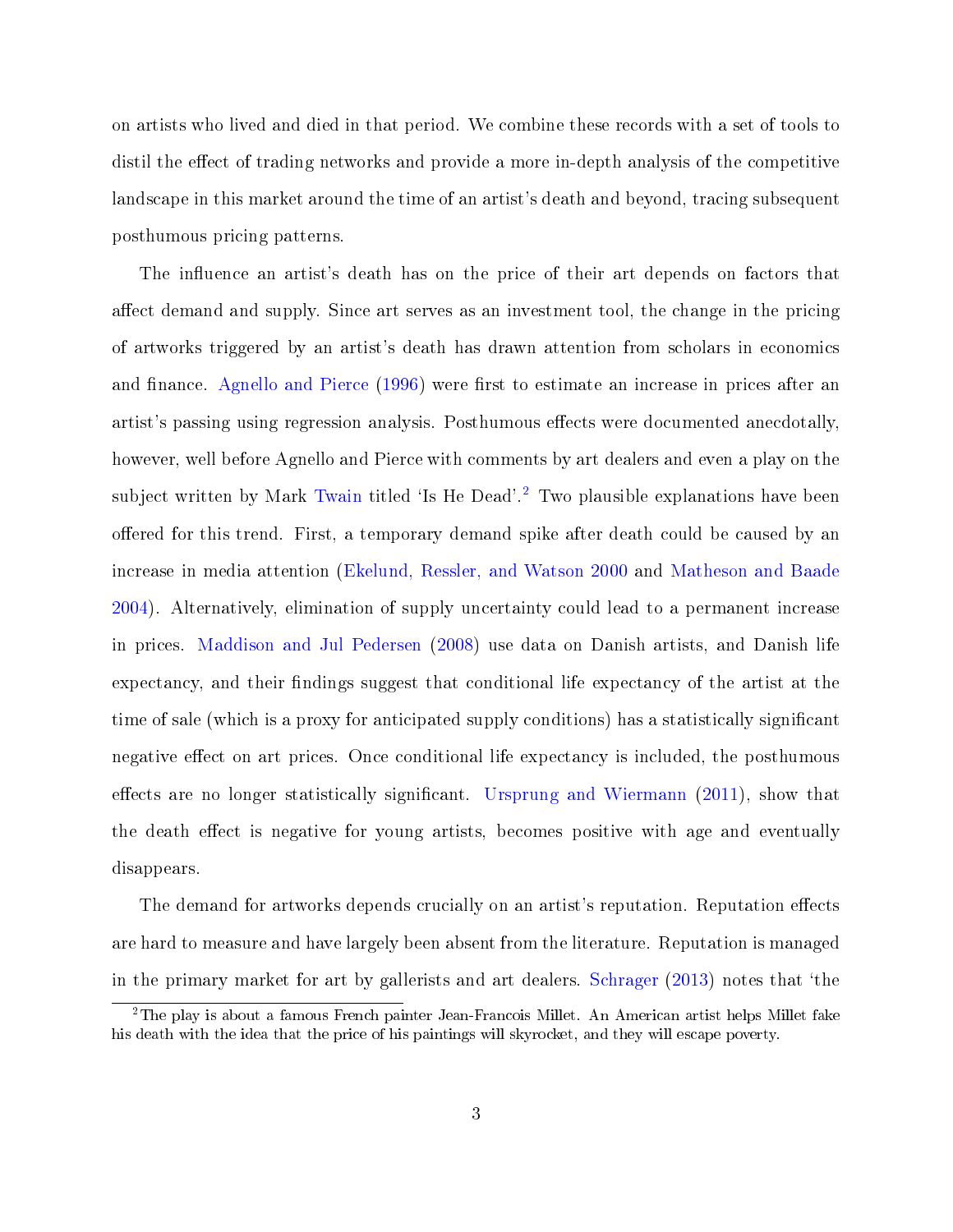industry has developed an intricate signalling process where a handful of galleries, collectors and museums, determines what is good and valuable.' [Grant](#page-27-4) [\(2010\)](#page-27-4) points out that 'the factors determining whether prices will go up or down are much the same when an artist is dead or alive. These factors include the degree to which the market of an artist's work is controlled, changes in critical and popular appreciation, the manner in which dealers heirs or estate executors handle work in their possession and how collectors behave.' The dealer's ability to strategically drive demand through developing an artist's reputation depends on a dealer's network and the strategic planning of sales following an artist's death. Greater access to art professionals prior to an artist's death is likely to affect the trajectory of prices of his work providing vital information in addressing this puzzle.

In this paper, we construct measures of network access and use a quantile regression technique with selection, developed by [Arellano, Blundell, and Bonhomme](#page-26-2) [\(2017\)](#page-26-2), to evaluate the drivers of art prices, with focus on the 'death effect' and posthumous trading patterns extending to 20 years after an artist's death. Even though there is a vast literature on networks in economics and broadly the social sciences<sup>[3](#page-3-0)</sup>, there is very little empirical work examining the effect of trading networks on prices. [Oestreicher-Singer and Sundararajan](#page-27-5) [\(2012\)](#page-27-5) find that co-purchase networks have an effect on the demand for books sold on Amazon. [Aral](#page-26-3) [and Walker](#page-26-3)  $(2012, 2014)$  $(2012, 2014)$  $(2012, 2014)$  find that influential users of Facebook cluster together and have differential effects on other users based on observable characteristics, such as age and sex. In the art world, [Mitali and Ingram](#page-27-6)  $(2018)$  find that artists with many personal connections but who are not clustered together are more successful in raising their artistic profile. [De Silva](#page-26-5)  $et al.$  [\(2019\)](#page-26-5) find that networks between art dealers and sellers create informational advantages that are reflected in beneficial trade conditions. Our results indicate that the strategic planning of sales following an artist's death can have a signicant impact on art prices in

<span id="page-3-0"></span><sup>&</sup>lt;sup>3</sup>Examples include friendship formation in [Christakis](#page-26-6) *et al.* [\(2010\)](#page-26-6), job searching in [Granovetter](#page-27-7) [\(1977\)](#page-27-7). and microfinance adoption in [Banerjee](#page-26-7) *et al.* [\(2013\)](#page-26-7), and [Schilling and Phelps](#page-27-8) [\(2007\)](#page-27-8) and [Gaonkar and Mele](#page-27-9)  $(2018)$  dealing with interfirm patent collaboration, among many others.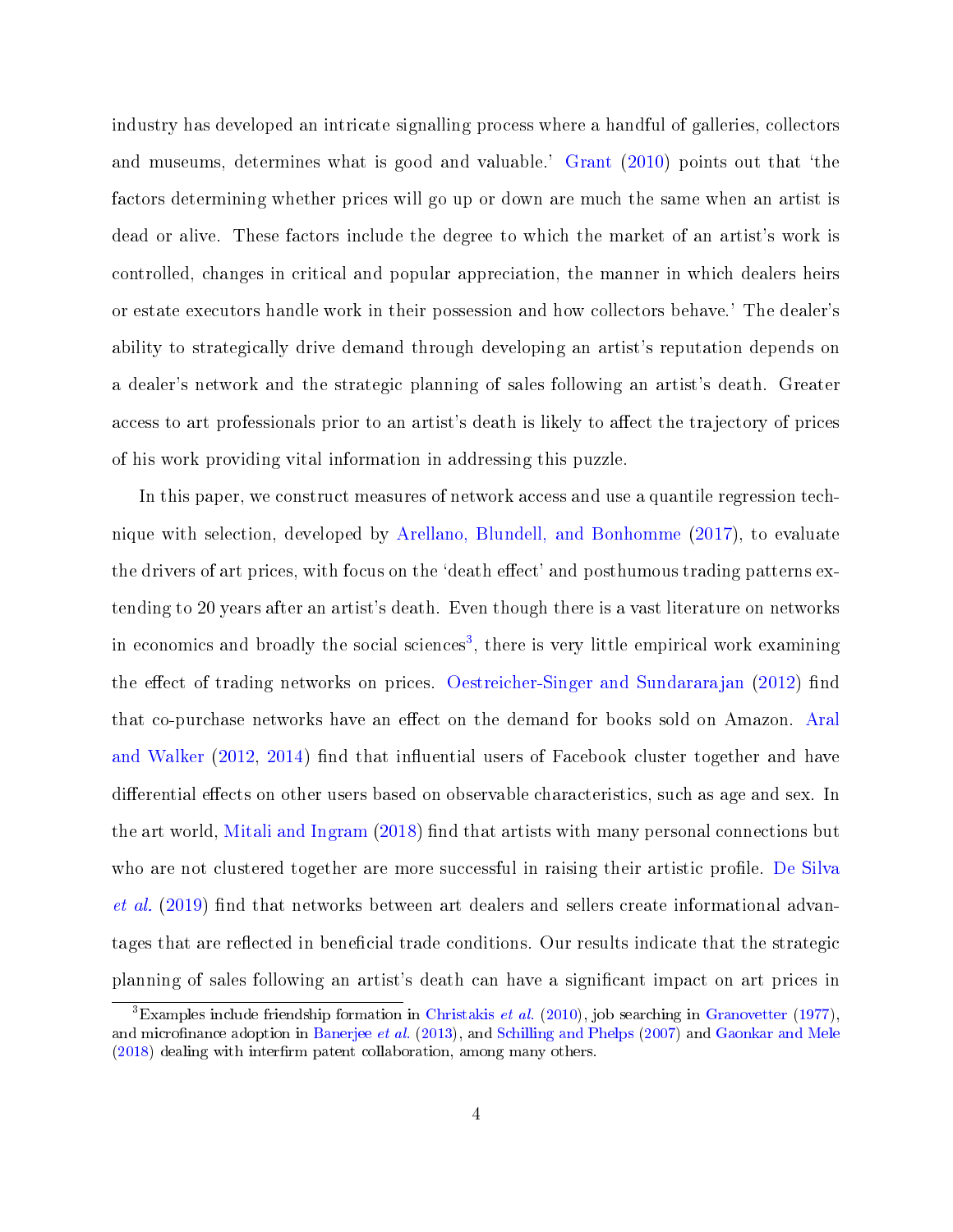the short and long run.<sup>[4](#page-4-0)</sup> Access to art professionals prior to an artist's death significantly affects the trajectory of prices for the most highly priced works of art.

In a similar approach to [Etro and Stepanova](#page-26-8) [\(2015\)](#page-26-8), we use an historical set of data which uniquely allows us to look at all art auctions that took place in London from 1741 to 1913 to study the death effect. We find, contrary to most of the literature, a decline in unconditional prices by 7% on average in the 20 years following the death of an artist. At that time, the art seller is much more likely to be listed as a member of the artist's family (0.7% of art was sold before death under an artist's last name versus 13% that was sold after death). These works are sold for much less than other artworks by the same artist bringing forth considerations of poor quality and strategic planning. Artists themselves may strategically withhold some artwork from the market, while families acting without consultation with professionals may engage in nonstrategic liquidation of assets. While these considerations might hold in a short period after the death of an artist, the negative effect in the long term is mostly predicted by changes in the composition of the pool of buyers. Artists who see a rise in price posthumous are bought more often by emerging art dealers. Since only a few artists experience an increase in dealer interest, most artists' works see a decline in price after the artist's death. The lack of a signicant trading network developed through auctions prior to death diminishes the chances of an artist's work gaining popularity postmortem. These changes in the buyer pool is likely not the direct cause of the price change, rather underlying evolution of collector's taste is at play. However, without a good measure for taste we argue eigenvector centrality is a useful proxy.

The rest of the paper is organized as follows: Section [2](#page-5-0) describes the data and how we construct the trading network measures for the artists and sellers; Section [3](#page-10-0) describes the

<span id="page-4-0"></span><sup>&</sup>lt;sup>4</sup>The impact of various strategic and non-strategic effects on price trends in sequential sales has been studied among others by [Black and De Meza](#page-26-9) [\(1992\)](#page-26-9), [Ginsburgh](#page-27-10) [\(1998\)](#page-27-10), [Deltas and Kosmopoulou](#page-26-10) [\(2004\)](#page-26-10) and [Ginsburgh and Van Ours](#page-27-11) [\(2007\)](#page-27-11). Deltas and Kosmopoulou also provide an overview of conditions under which various price patterns can arise in equilibrium.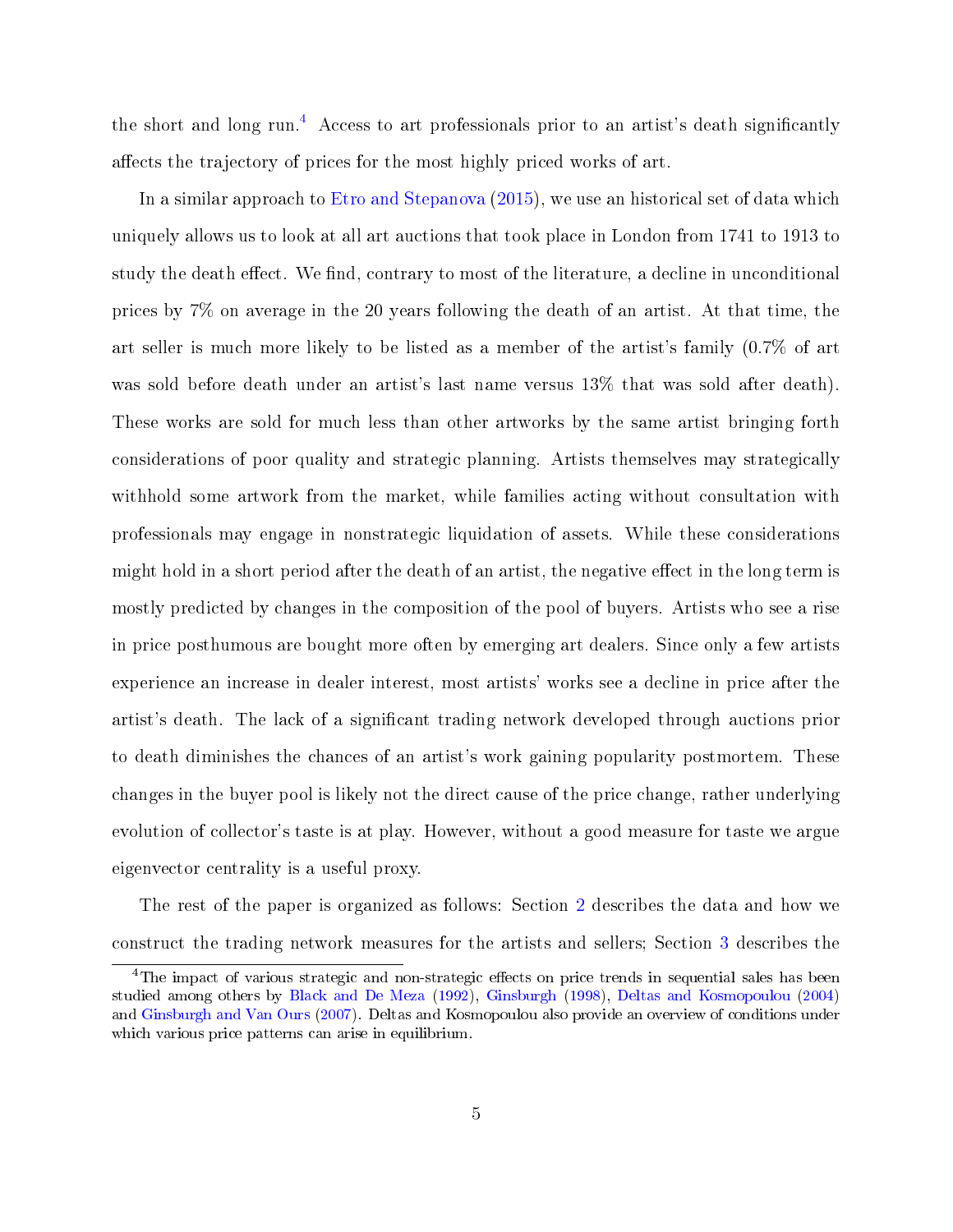model and the results. Finally, Section [4](#page-22-0) offers concluding remarks.

## <span id="page-5-0"></span>2 Data

The source of our unique historical data set is the auction transactions recorded by [\(Graves,](#page-27-12) [1918\)](#page-27-12). In three volumes, Graves documents art auctions that took place in London-based auction houses from 1741 to 1913, including the name of the auction house. We retrieved these three volumes from the Victoria and Albert Museum Library in London. Graves recorded the name of the artist and his/her living status, the name of the artwork and year of origin, and the medium (painting, figurine, etc.). Using the name of the artist, the painting, the title of the painting, and the year of origin, we can categorize each artefact into a school, movement or a period. The unique feature of the data is the availability of the original sellers' and buyers' identities in the transactions. However, besides the first and last names of the buyers, the original data does not provide any other biographical information. Therefore, we used museum archives to identify art dealers among our buyers. With this search, we were able to classify 138 distinct buyers as dealers who, in total, account for 43% of all transactions.

Note that all lots were sold using an English auction format and only the final hammer price is recorded. The size of the dataset, and the length of the time period that it covers, provide a unique opportunity to trace price fluctuations and trading network connections throughout an artist's lifetime and beyond his death.

The data allows for the construction of two time-evolving networks used to capture market influence. The first is a bipartite network that links buyers and artists through auction trades.<sup>[5](#page-5-1)</sup> The second is a directed network that links buyers and sellers.<sup>[6](#page-5-2)</sup> Both

<span id="page-5-1"></span><sup>&</sup>lt;sup>5</sup>A bipartite network is one in which there are two distinct types of nodes that always connect to a node of a different type. The network is considered bipartite because the set of buyers and artists do not overlap.

<span id="page-5-2"></span> $6A$  directed network is an appropriate framework to represent links between buyers and sellers, since they have distinct roles with potential overlap. The same individual could be a buyer in one occasion and a seller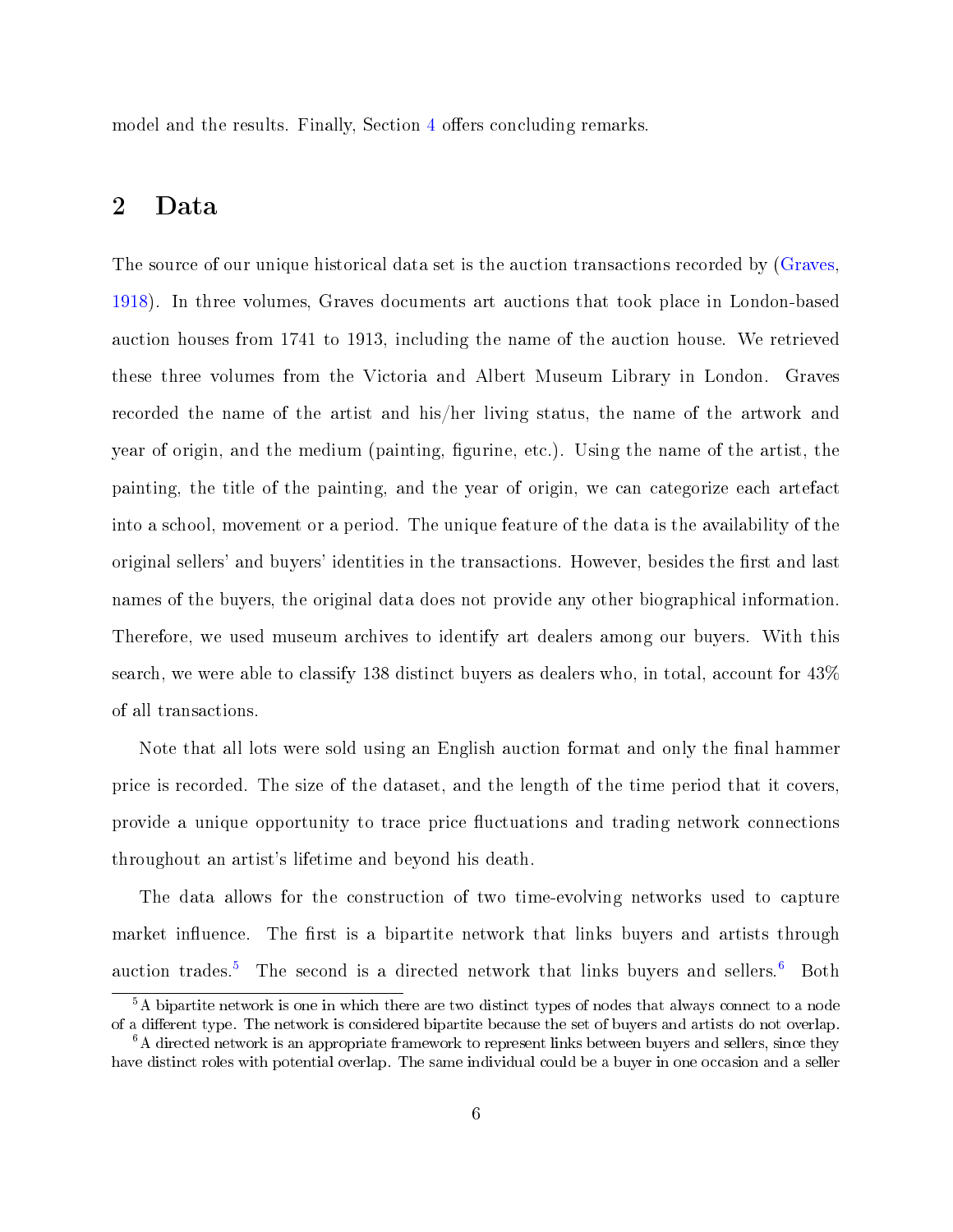networks are updated monthly and use a 10-year moving window to capture the relevance of recent information and limitations in institutional memory for dealerships.

Based on the artist-buyer network, we calculate the artist's eigenvector centrality, weighted by the number of artworks sold. This measure captures the relative importance of individuals in the trading network by considering their full set of trading links across the market that occurred before the transaction. It is a proxy of the influence that an artist's buyers have in the market and reflects the confluence of reputation and popularity of the artist.<sup>[7](#page-6-0)</sup> Reputation is keenly important in the art world but is often difficult to measure. [Ursprung](#page-28-1) [and Zigova](#page-28-1) [\(2020\)](#page-28-1) use the length of an artist's obituary as a indicator of reputation. Sim-ilarly, in another effort to isolate general reputational effects, [Campos and Barbosa](#page-26-11) [\(2009\)](#page-26-11) find that paintings exhibited prominently or listed in a *catalogue raisonné*, a compendium of an artist's work, sell for a premium.

Eigenvector centrality is a measure attempting to find the most important nodes (individuals) in a trading network by incorporating information about the buyers who purchase the work of an artist.<sup>[8](#page-6-1)</sup> An additional link to any buyer will increase an artist's eigenvector centrality, but the size of the increase will vary based on the number of connections the buyer has. A buyer with no other purchases will cause only a minimal increase, while a purchase by Agnew, the biggest art dealer, will increase it much more. Thus, artists with many connections to important buyers will have high eigenvector centrality. $^9$  $^9$  In our sample,

in another, which occurs for about 10% of the buyers and sellers.

<span id="page-6-0"></span><sup>&</sup>lt;sup>7</sup>Even though the reputation of an artist's work is often difficult to assess, [Fraiberger](#page-26-12) *et al.* [\(2018\)](#page-26-12) use eigenvector centrality to assess museum and gallery prestige.

<span id="page-6-1"></span><sup>&</sup>lt;sup>8</sup>The eigenvector centrality of all the nodes in a network is the principal eigenvector of the adjacency matrix, which is an  $N \times N$  matrix containing all the information about links between nodes. [Bloch, Jack](#page-26-13)[son, and Tebaldi](#page-26-13) [\(2019\)](#page-26-13) includes a full explanation of eigenvector centrality and as well as other centrality measures.

<span id="page-6-2"></span><sup>&</sup>lt;sup>9</sup>Calling the importance of each node in the network as its centrality score, in measuring eigenvector centrality we want the centrality score to be proportional to the sum of scores of all nodes which are connected to it. This way if a node is connected to another important node, it will also be important and vice versa. A more detailed definition of eigenvector centrality and the other variable included in the paper are included in Appendix Table A.1.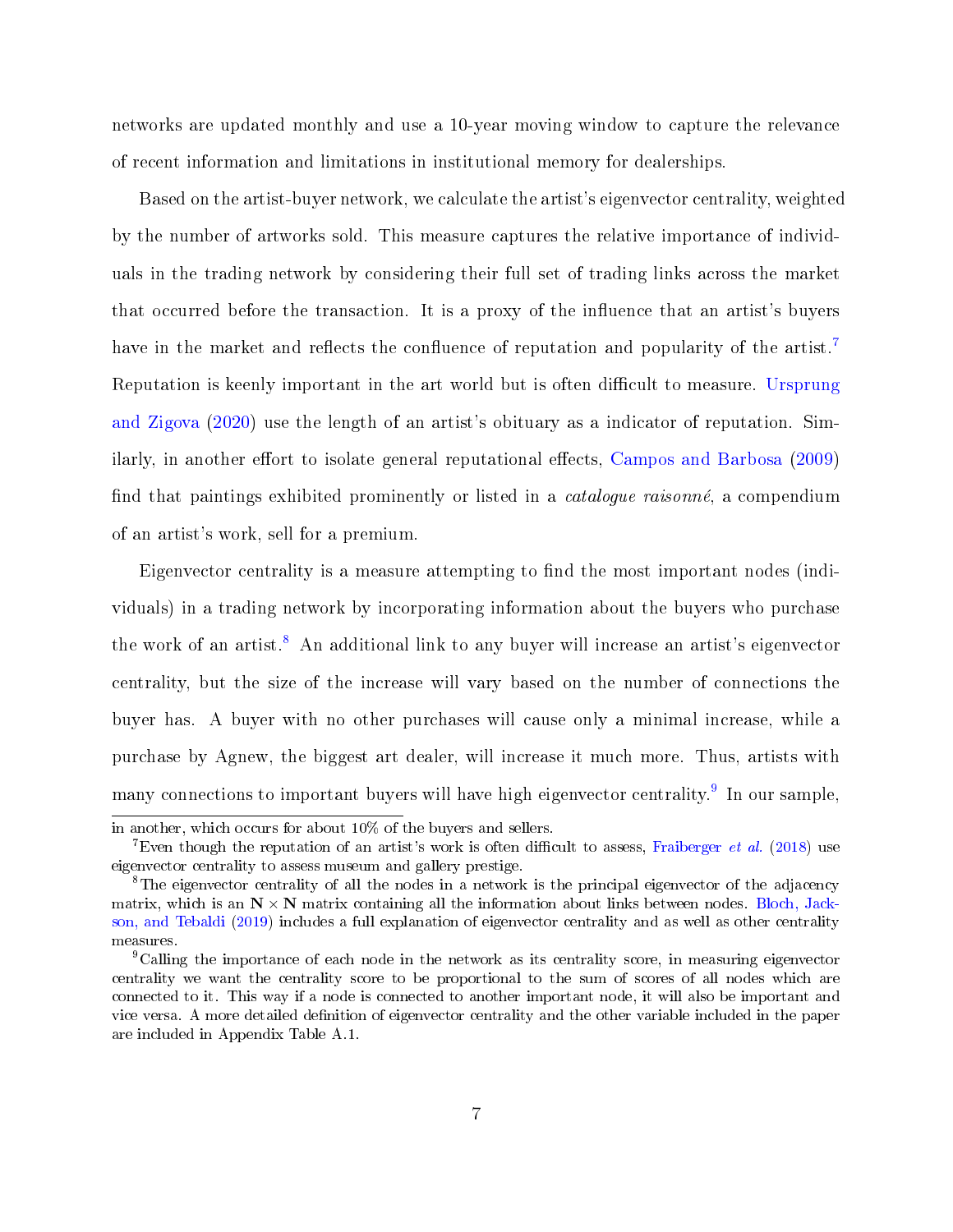those important buyers tend to be art dealers, who buy about 50% of art. The eigenvector centrality is weighted according to the number of art pieces sold, to assign weight and importance to artists who are repeatedly bought at auction by the same buyer. The buyer-seller network allows us to capture which sellers have been present in the auction market before, and how often they sell. Because of the heavily right-skewed nature of the network variables, we include them in their logarithmic form in all regressions.<sup>[10](#page-7-0)</sup>

Reputational effects of other parties involved in the auction might also affect the prices at which artworks are sold. Sellers with frequent dealings in the market may see their lots sell for more as the risk of forgery is lower. Similarly, works with anonymous sellers may suffer a penalty for not revealing their identities. Lastly, the reputation of the auction house must also be considered. During the time frame, Christie's was the preeminent auction house responsible for 95% of all auction sales.

We restrict the sample to include only those artworks sold within 20 years of an artist's death and only artists whose paintings were sold before and after their death. In Table [1,](#page-9-0) we provide summary statistics broken down by sales before and after death. We observe  $3,127$  artworks sold before death and  $4,633$  sold after death by 160 different artists. This is a substantial increase in sample size relative to most of previous research. [Ekelund, Ressler,](#page-26-1) [and Watson](#page-26-1) [\(2000\)](#page-26-1) included only 21 artists in their sample, [Matheson and Baade](#page-27-1) [\(2004\)](#page-27-1) had 13 baseball players, and [Maddison and Jul Pedersen](#page-27-2) [\(2008\)](#page-27-2) included 93 artists. An exception is in the work of [Ursprung and Wiermann](#page-28-0) [\(2011\)](#page-28-0) who, despite their considerable sample size, focused on the most prolific artist who sold more than 250 pieces over 26 years. Most of our observables about the artworks remain largely unchanged, with a few notable exceptions. First, the average price falls significantly after death from £382 to £355, while the standard deviation rises from £508 to £566. These two changes suggest that there are

<span id="page-7-0"></span><sup>&</sup>lt;sup>10</sup>Many networks, including our networks, follow a power-law distribution characterized by a long right tail.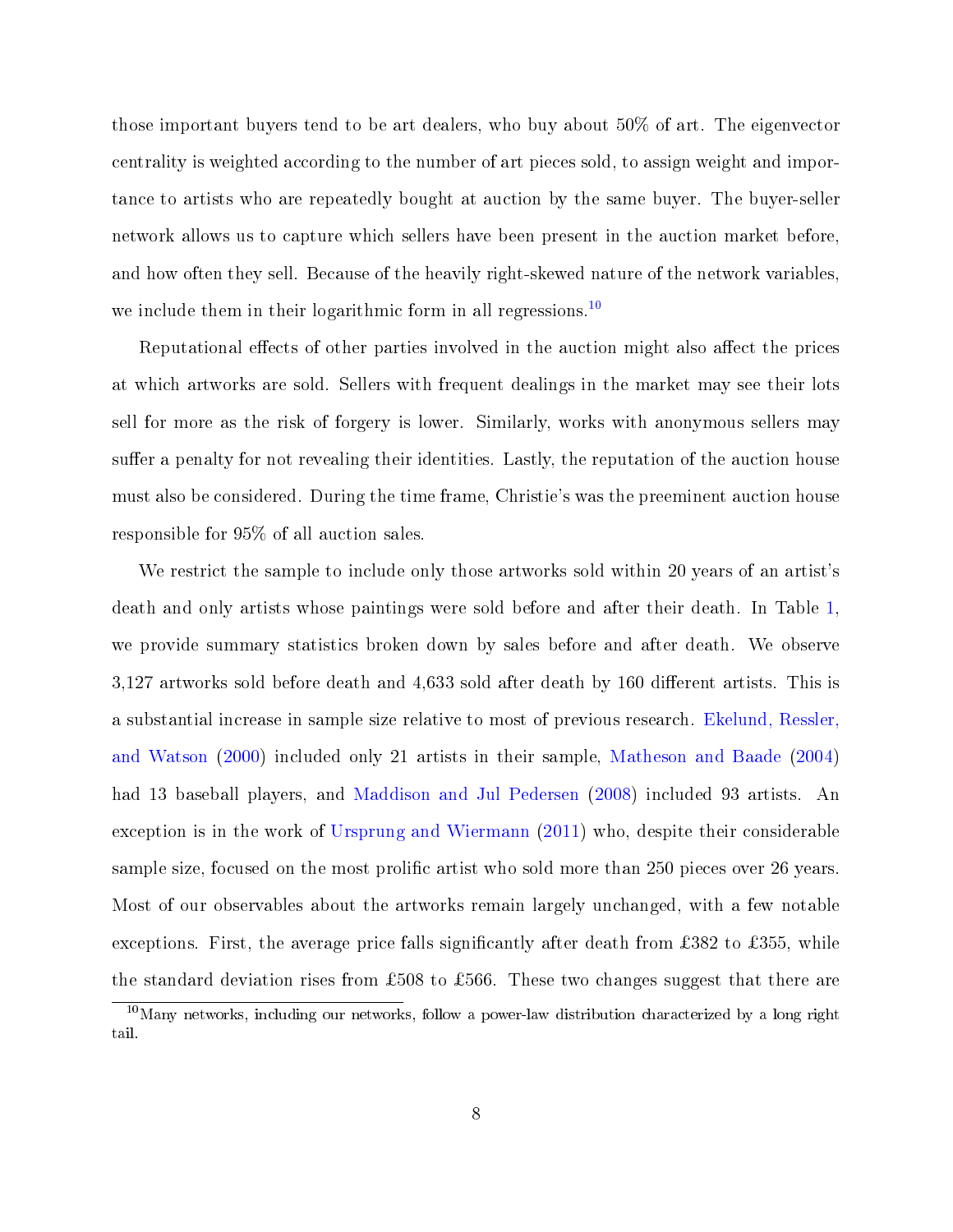differential effects throughout the price distribution. Second, art sold with a seller's name that matches the artist's name increases from 0.7% before death to 13% after death.<sup>[11](#page-8-0)</sup> Since an artist cannot sell work after death, this increase is mostly because the families of artists were typically selling off art from their workshops by way of an estate sale. Thus, we refer to this sales as those sold by family. Artworks sold by the family sell for much less on average than those sold by others (£184 compared to £382) and have a strong effect on price within the first two years of an artist's death. Panel A of Figure [1](#page-9-1) shows the density in log prices, identifying whether a seller's name matches the artist's name, in the 20 years after an artist's death. The artworks sold by the family of the artist are sold at far lower prices compared to the full sample and are commonly found on the left tail of the combined price distribution. Panel B of Figure [1](#page-9-1) shows the timing of pieces sold. For works not sold by family, sales are consistent throughout the 40 year time period, but 47% of all works sold by family happen in the year immediately following an artists death, and an additional 8% are sold the following year.[12](#page-8-1) The lack of strategic consideration on behalf of the artists' families is a considerable factor contributing to the short-term fluctuations of prices posthumously. While art sold by the family may be an important determinant of price changes after death, this observation offers an incomplete explanation of the price trend as 79 out of the 160 artists did not have family sell their works after death.<sup>[13](#page-8-2)</sup>

Finally, there is an increase in both measures of artists' trading networks. An artist's market influence measured by his eigenvector centrality increases from  $0.0055$  to  $0.0113$ and the number of pieces sold increases from 30.6 to 43. This raw change misrepresents how artists' networks are changing, as it oversamples artists with many paintings sold. By comparing an artist's eigenvector centrality at death to later times, we avoid this problem. Only 33.8% of artists have higher eigenvector centrality ten years after death than at the

<span id="page-8-0"></span> $11$ Names were matched according to the last name and first initial.

<span id="page-8-1"></span><sup>&</sup>lt;sup>12</sup>The other large spike at nine years after death is from sales of a single artists work, Benjamin West.

<span id="page-8-2"></span> $13$ This includes J. M. W. Turner and Horatio McCulloch, the two artists mentioned in the introduction.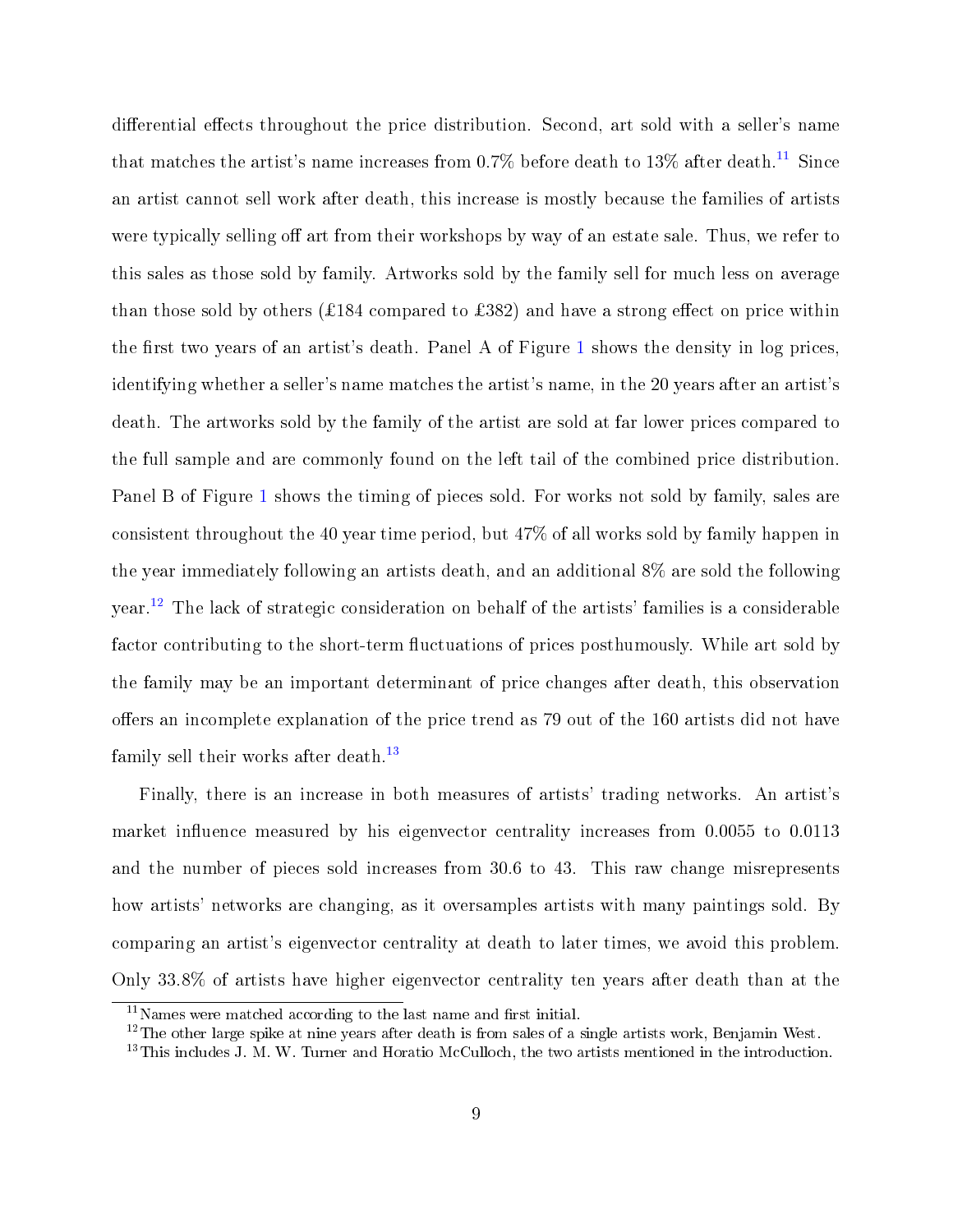<span id="page-9-0"></span>

|                                         | Before Death |            | After Death    |            |
|-----------------------------------------|--------------|------------|----------------|------------|
| Varriable                               | Mean / Count | <b>STD</b> | Mean / $Count$ | <b>STD</b> |
| Number of Pieces Sold                   | 3,127        |            | 4,633          |            |
| Number of Unique Artists                | 160          |            | 160            |            |
| Number of Unique Buyers                 | 647          |            | 946            |            |
| Number of Unique Sellers                | 716          |            | 929            |            |
| Number of Unknown Sales                 | 381          |            | 516            |            |
| Price                                   | 381.7        | 508.1      | 355.2          | 596.0      |
| Average Number of Bidders in an Auction | 40.19        | 19.56      | 42.11          | 20.92      |
| Artist: Eigenvector Centrality          | 0.005        | 0.006      | 0.011          | 0.018      |
| Artist: Number of Art Sold              | 30.59        | 33.07      | 43.04          | 42.4       |
| Buyer: Eigenvector Centrality           | 0.024        | 0.038      | 0.024          | 0.038      |
| Buyer: Capacity                         | 11,095       | 16154      | 12000          | 17,974     |
| Buyer: Dealer                           | 0.664        | 0.473      | 0.627          | 0.484      |
| Artist-Buyer Link                       | 0.481        | 0.500      | 0.511          | 0.500      |
| Seller: Family                          | 0.007        | 0.084      | 0.129          | 0.336      |
| Seller's Past Volume                    | 3.82         | 14.68      | 3.176          | 12.51      |
| Unknown Seller                          | 0.122        | 0.327      | 0.111          | 0.315      |
| Christie's Dummy                        | 0.967        | 0.179      | 0.942          | 0.233      |

Table 1: Descriptive Statistics

Before Death includes pieces sold at auction from 20 years prior to death. After Death includes pieces sold at auction till 20 years after death. Source: Authors' calculation.

Figure 1: Family Sales

<span id="page-9-1"></span>

In Panel A, The blue dashed line represents the price density of pieces sold by sellers who's names match the artist's. The solid red line represents pieces sold by all other sellers. In Panel B, the red bars represent pieces sold by family sellers in a given year, while the blue bars represent those works sold by others.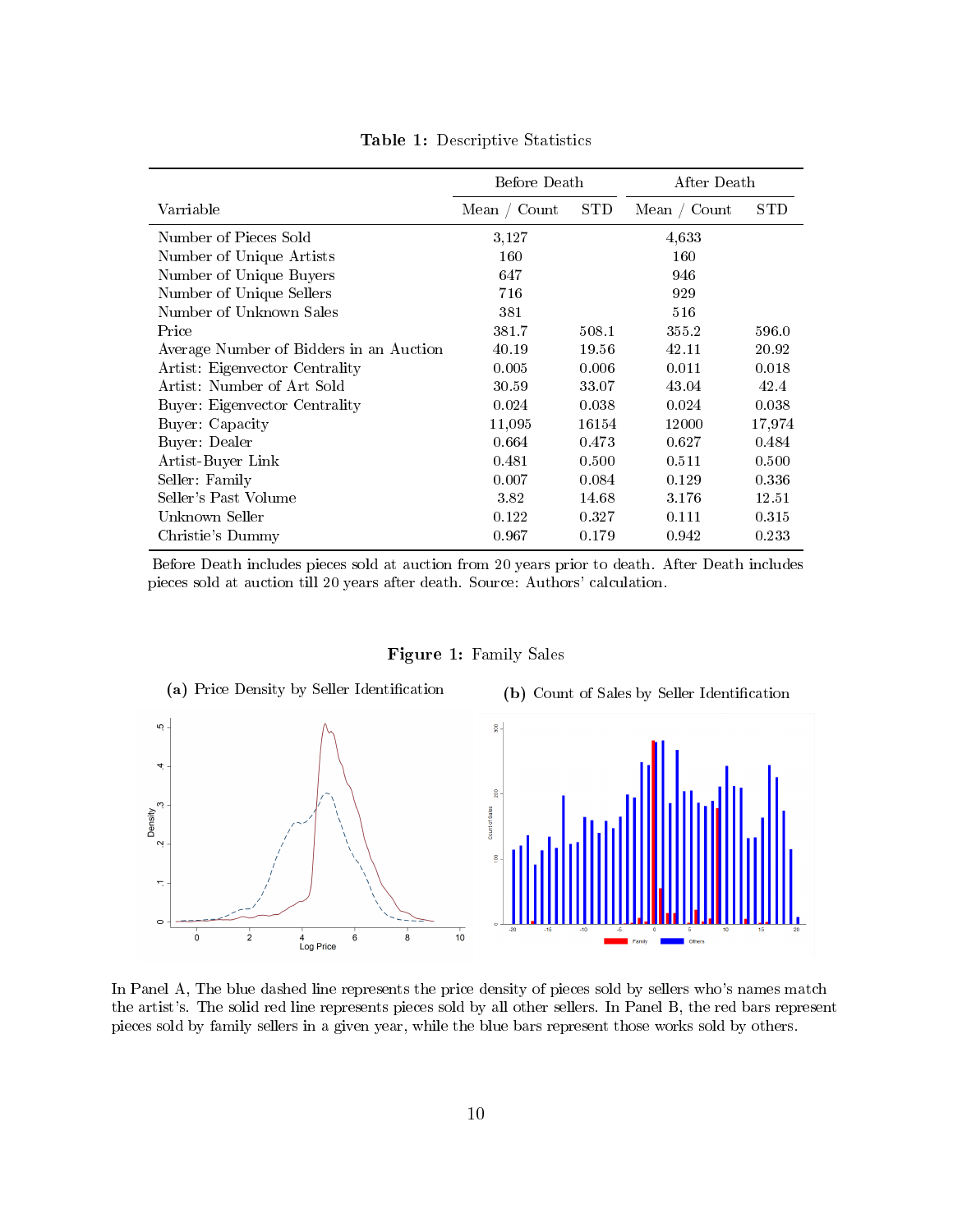time of death, while 37.5% did not have any artworks sold during the same period. The decline is even more dramatic 20 years after death, with only 25.6% of artists having higher eigenvector centrality than at death, while 45.5% of artist had no artworks sold for ten years.

Those artists with high eigenvector centralities at death continued to have higher eigenvector centralities after death as well. Due to the skewed nature of eigenvector centrality the natural logarithm is taken. At 10 years out, current log eigenvector centrality and log eigenvector centrality at death still strongly correlated, with a correlation coefficient of  $0.532<sup>14</sup>$  $0.532<sup>14</sup>$  $0.532<sup>14</sup>$ At 20 years out, the correlation remained strong at 0.432. In a similar vein, artists with high eigenvector centralities were more likely to continue to be sold after death. Those artists with sales 10 years after death had an average log eigenvector centrality at death of -8.34, significantly higher than that of artists with no sales, at -9.58. The difference is even more stark at 20 years out, where those with sales had a log eigenvector centrality at death of -7.74 compared to a log eigenvector centrality of -9.41 of those with no sales.

### <span id="page-10-0"></span>3 Empirical Analysis

In this section, we model how changes in network structure can explain the downturn in artwork prices following an artist's death in the  $19<sup>th</sup>$  and early  $20<sup>th</sup>$  centuries. The first model we estimate is a hedonic regression model of logarithmic prices with artist fixed effects, followed by a quantile regression analysis to study behaviour across the distribution. [Ashenfelter and Graddy](#page-26-14) [\(2006\)](#page-26-14) provide an excellent overview of the merits of the hedonic pricing model relative to the repeat sales methodology for art price indices, where the price of the *i*th artwork sold in time period,  $t$ , is determined by a small number of by now. conventional hedonic characteristics, x, controlled for in the regression. We control for all the usual characteristics that are used in these hedonic pricing models, such as artist, size,

<span id="page-10-1"></span> $14$ This is despite the fact that no artworks have been included in both groups as the window for link formation is 10 years.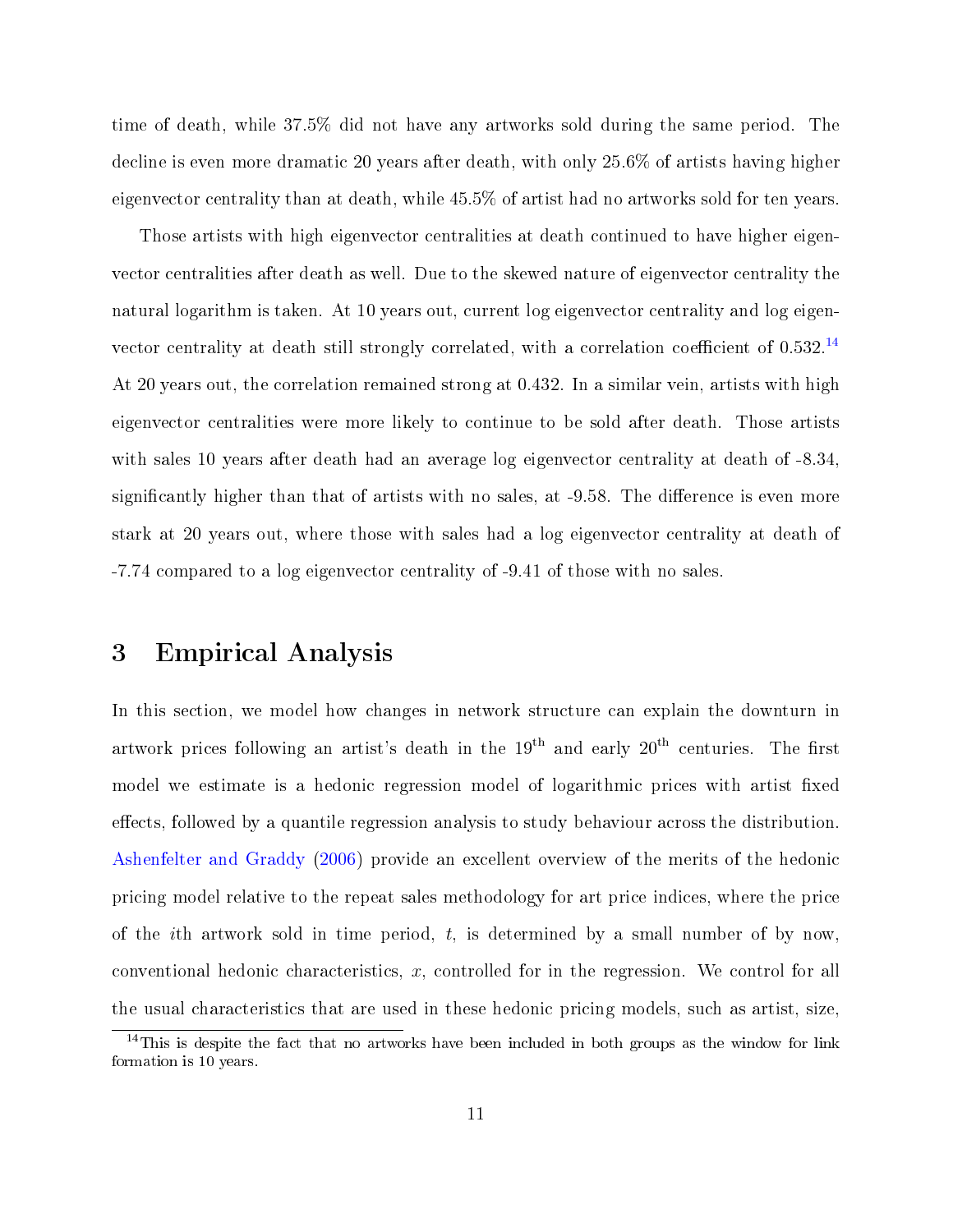medium, and genre. The unique contribution of this dataset is that in addition to the usual hedonic characteristics, we have the identity of the buyers and the sellers, and can identify their status, for example, as a dealer, collector, aristocrat, or artist.

Since all prices are determined through an auction process, selection on buyer observables is a consideration. Different classes of bidders, such as art dealers, may have different willingnesses to pay for attributes creating differences in price. Because our main variable of interest relates to who buys a work, selection bias would be problematic. Thus, we use the two-step [Heckman](#page-27-13) process [\(1979\)](#page-27-13) to estimate the mean, and the method of [Arellano,](#page-26-2) [Blundell, and Bonhomme](#page-26-2) [\(2017\)](#page-26-2) to estimate the quantiles of the response variable. Their method corrects for selection by adjusting the percentile level of each observation based on the probability of selection. In practice this requires a three-step process. The first step uses a probit model to predict selection, which in our case is the probability that a bidder wins the auction. The second step estimates the correlation between the probability of winning and the price. This correlation, along with the probability of winning and the Gaussian copula<sup>[15](#page-11-0)</sup>, determine the level to which each observation's 'check' function, from a standard quantile regression, needs to be rotated. To find the correlation parameter that best fits the data requires a grid search, testing values from the full range and selecting the one with the best fit in selected quantiles.<sup>[16](#page-11-1)</sup> The final step then estimates all the quantiles of interest utilizing the estimated correlation.

Since all works are sold in an English auction, the hammer price will be determined by the second-highest bidder's willingness to pay. Thus, we allow bidders of different types-in particular, art dealers-to have differing values of an artwork based on its observable characteristics. As such, we interact a dealer dummy variable with all observable characteristics. Introducing a selection model allows inclusion of additional buyer specific variables which

<span id="page-11-0"></span><sup>&</sup>lt;sup>15</sup>The Gaussian Copula describes the joint probability distribution of correlated normal random variables and is used to connect the error of the selection stage to the pricing stage.

<span id="page-11-1"></span><sup>&</sup>lt;sup>16</sup>We use the 0.20, 0.40, 0.60 and 0.80 quantiles just as [Arellano, Blundell, and Bonhomme](#page-26-2) [\(2017\)](#page-26-2) did.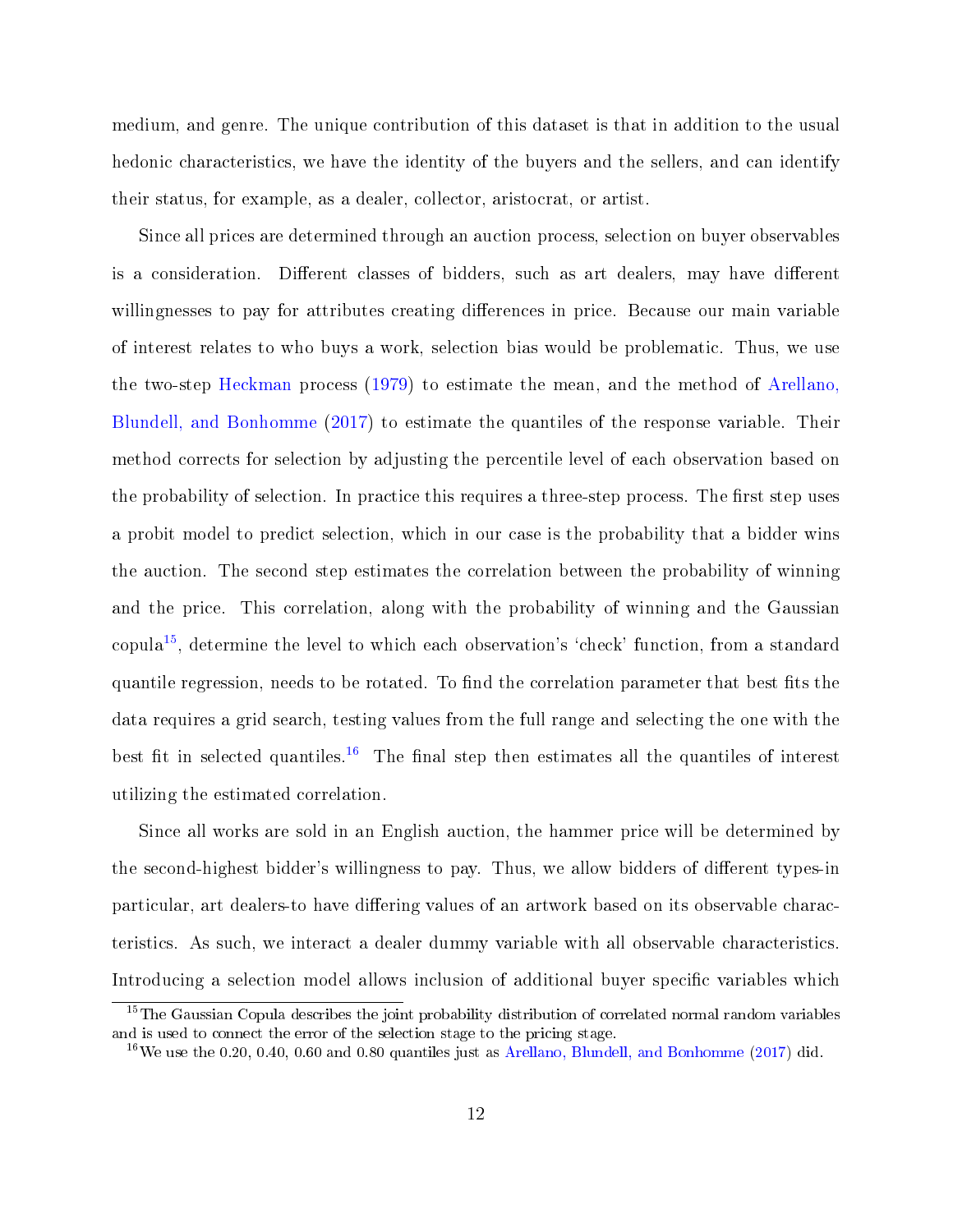are determined endogenously through the auction process. Thus, our first stage model is:

$$
Pr[win_{abt} | X_{abt}, dealer_{bt}] = \Phi(\beta \cdot X_{abt} + \gamma \cdot X_{abt} \cdot dealer_{bt})
$$
\n(1)

where  $X_{abt}$  captures seller, artist, bidder, and artwork characteristics, and includes a variety of controls such as dummy variables for seller's type (artist, collector, unknown, etc.), the logarithm of the seller's volume of past sales, an artist's log eigenvector centrality and log of the number of artworks sold.  $X_{abt}$  also includes the buyer's log eigenvector centrality and log capacity, time trends, and the logarithm of the number of buyers. The estimation incorporates a dummy variable for whether a work of art was sold at Christie's, whether it was part of a collection, the artist's age, artistic school, artwork medium, and artwork genre.[17](#page-12-0) Lastly we also include variable incorporating information about the rival bidder likelihood of winning including the maximum rival log eigenvector centrality, maximum rival capacity, and the percentage of bidders who have purchased the artists work previously. Since a full record of all bidders of an artwork are not known, we consider all winning bidders at the auction house on the day of sale as potential bidders. The bidders who won items in an auction sale were typically present throughout the day's auction on the floor assessing competition and planning their bids. The average auction had 112.8 pieces for sale, bought by 41.3 buyers. Bidders had an opportunity to submit 316,512 potential bids on artworks sold within 20 years of an artist's death, of which about one-third could have been generated by dealers.

The results of this first-stage regression can be seen in Table [2.](#page-14-0) Non-dealers are less likely to purchase art created by artists with higher eigenvector centrality and more likely to purchase art from artists with many artworks sold in the past or from unknown sellers. Art dealers are more likely to purchase art by contemporary British artists. A buyer's eigenvector

<span id="page-12-0"></span> $17\,\text{We could not adequately control for art size, as only a third of artworks have size measurements in the$ data.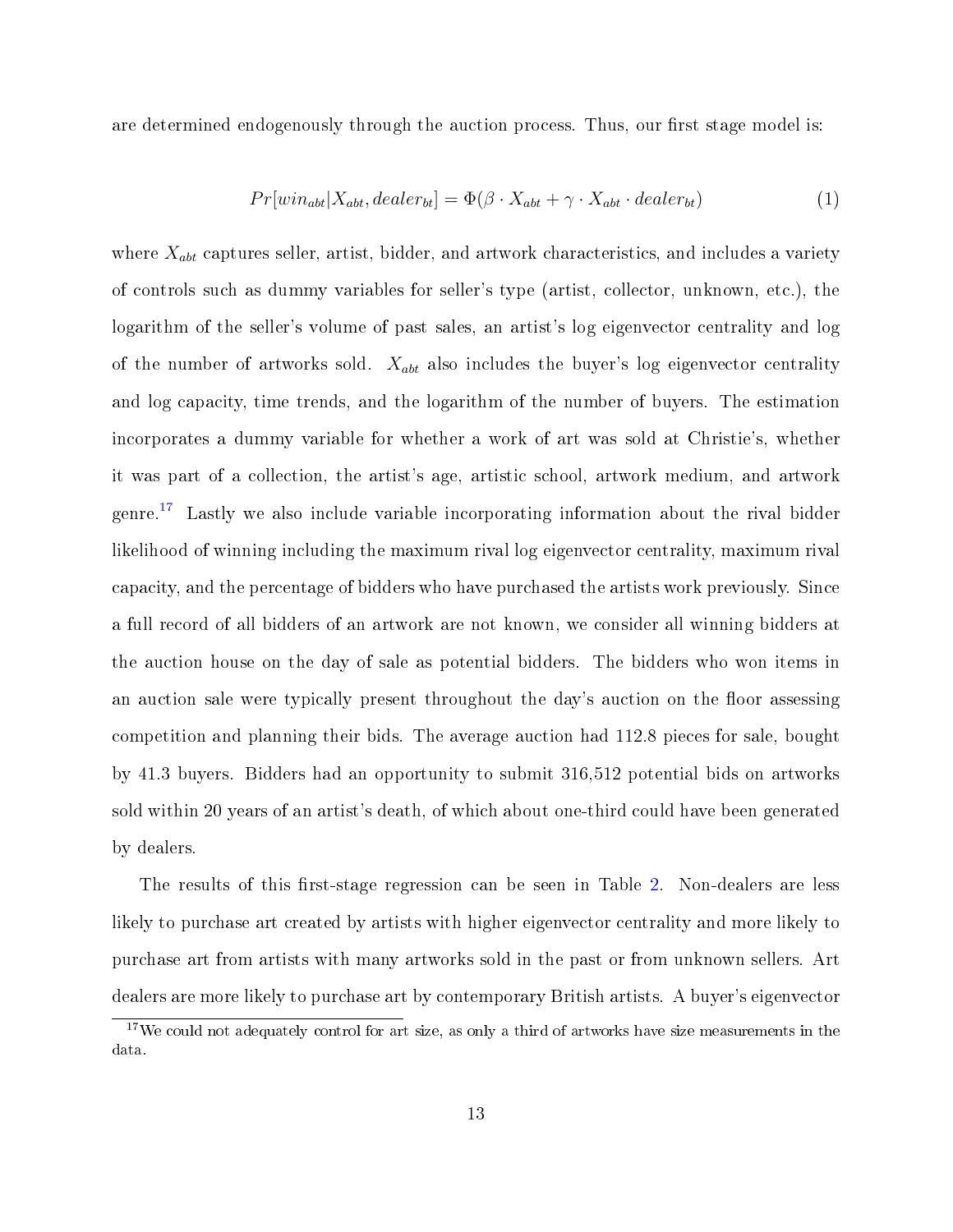centrality is of importance to only the dealers' likelihood of purchase. Interestingly, the rival eigenvector centrality and capacity only affect a dealer's likelihood of winning but not a non-dealer's, hinting at strategic consideration more prominent in dealer's actions.

In the second stage for the mean regression, the log price is estimated using a Heckman two-step process:

$$
In price_{abt} = \beta \cdot ph_{abt} + \delta \cdot X_{abt} + \sigma_{12} \cdot \lambda_{abt} + \alpha_a + \epsilon_{iat} \tag{2}
$$

where  $\lambda_{\text{abt}}$  is the inverse mills ratio of bidder b on piece i by artist a, generated from the estimation of the probit model. The model also includes artist fixed effects. Lastly,  $ph_{\omega bt}$  is a dummy variable identifying whether an artwork is sold after an artist's death.

Due to the price variance increasing after death, we then estimate a fixed effect version of [Arellano, Blundell, and Bonhomme](#page-26-2)  $(2017)$  to assess how the death and network effects change the distribution of prices. The same first stage from the Heckman model is used to find the selection error, but the method for calculating the correlation between the first and second stage errors is different. The correlation coefficient,  $\hat{\rho}$ , is estimated through a grid search. Using  $\hat{\rho}$  from the second stage grid search and the inverse Gaussian copula the final stage becomes:

$$
Q_{Inprice_{iat}}(\tau|ph_{iat}, X_{iat}, \hat{\rho}) = \beta_{G^{-1}(\tau, \hat{p}(z); \hat{\rho})} \cdot ph_{iat} + \delta_{G^{-1}(\tau, \hat{p}(z); \hat{\rho})} \cdot X_{iat} + \alpha_{aG^{-1}(\tau, \hat{p}(z); \hat{\rho})}
$$
(3)

where  $G^{-1}(\tau, \hat{p}z; \hat{\rho})$  is the inverse Gausian copula, between the first and third stages. Due to the nature of the model, standard errors are estimated using bootstrapping.

The results of the panel quantile regression can be found in Table [3.](#page-16-0) In Panel A, we included only an artist fixed effect and a dummy variable for the living status of the artist. but no correction for sample selection. A significant negative effect is observed in all but the 0.10 conditional quantile. In contrast, when controls are added in Panel B, there is no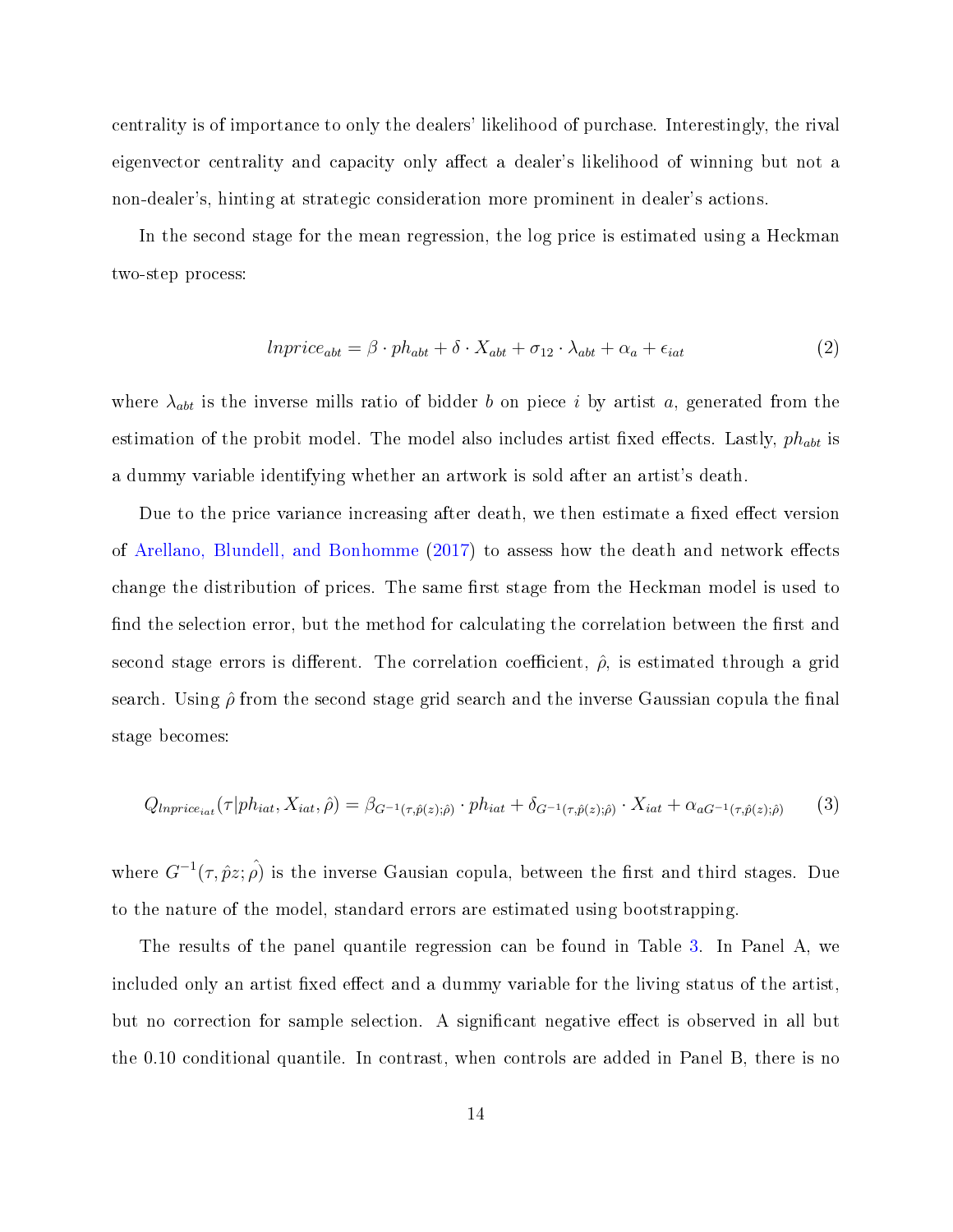|                              | Dealers     | Others      | All         |  |
|------------------------------|-------------|-------------|-------------|--|
| Variable of Interest         | (1)         | (2)         | (3)         |  |
| Posthumous                   | $-0.008$    | $-0.001$    | 0.018       |  |
|                              | (0.050)     | (0.054)     | (0.037)     |  |
| Artist: Log Eigenvector      | $-0.003$    | $-0.020***$ | $-0.009*$   |  |
| Centrality                   | (0.006)     | (0.006)     | (0.004)     |  |
| Artist: Log $\#$ of Art Sold | $-0.036**$  | $0.028*$    | $-0.011$    |  |
|                              | (0.015)     | (0.016)     | (0.011)     |  |
| Buyer: Log Eigenvector       | $0.078***$  | $-0.005$    | $0.043***$  |  |
| Centrality                   | (0.005)     | (0.004)     | (0.003)     |  |
| Buyer: Log Capacity          | $0.039***$  | $0.043***$  | $0.059***$  |  |
|                              | (0.008)     | (0.006)     | (0.005)     |  |
| Artist-Buyer Link            | $0.566***$  | $0.530***$  | $0.572***$  |  |
|                              | (0.019)     | (0.029)     | (0.015)     |  |
| Seller Family                | $-0.001$    | 0.038       | $-0.004$    |  |
|                              | (0.037)     | (0.037)     | (0.026)     |  |
| Seller: Unknown              | $-0.108***$ | $0.137***$  | $-0.012$    |  |
|                              | (0.025)     | (0.025)     | (0.018)     |  |
| Seller: Log Past Sales       | $-0.025*$   | $0.038**$   | 0.000       |  |
|                              | (0.013)     | (0.015)     | (0.010)     |  |
| Max Rival: Log               | $-0.188***$ | 0.002       | $-0.129***$ |  |
| Eigenvector                  | (0.015)     | (0.013)     | (0.019)     |  |
| Max Rival: Log               | $-0.115***$ | 0.004       | $-0.109***$ |  |
| Capacity                     | (0.020)     | (0.019)     | (0.013)     |  |
| Mean Rival: Artist-Buyer     | $-0.658***$ | $-0.399***$ | $-0.551***$ |  |
| Link                         | (0.116)     | (0.129)     | (0.086)     |  |
| Artist: Contemporary         | $0.043*$    | $-0.041$    | 0.004       |  |
| <b>British</b>               | (0.022)     | (0.025)     | (0.016)     |  |
| Observations                 | 110,217     | 206,295     | 316,512     |  |
| Other Controls               | Yes         | Yes         | Yes         |  |
| Pseudo $\mathbb{R}^2$        | 0.147       | 0.068       | 0.137       |  |

<span id="page-14-0"></span>Table 2: Buyer Likelihood to Purchase Artwork at Auction

Each observation is a bidder at an auction who may buy a painting. Column 1 includes only the bidders who were art dealers. Column 2 includes only the bidders who were not art dealers. Column 3 looks at the full sample. All columns incorporates other control variables as well, including log number of buyers, log number of painting for sale, a dealers capacity, dummies for an artwork's medium and genre. Source: Authors' calculation.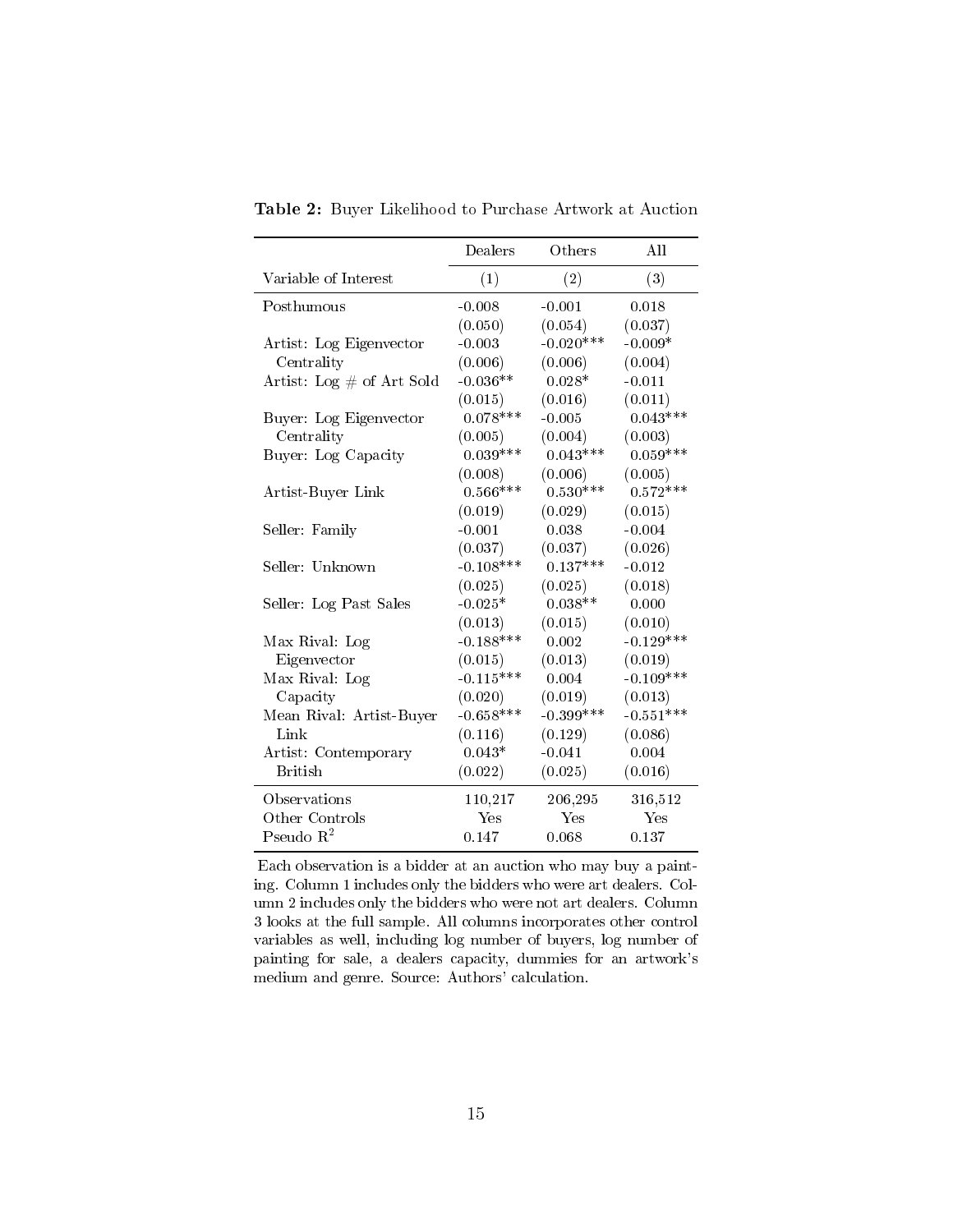significant posthumous effect at any quantile, suggesting the observable changes in an artist's network and estate sale strategy can explain the large decline in prices. The same results are shown graphically for all quantiles in Figure [2.](#page-17-0) While sample selection was possible, we did not find a statistically significant relationship between the first- and second-stage errors as seen in  $\hat{\rho}$  being insignificantly different from 0 at both the mean and across the entire distribution.<sup>[18](#page-15-0)</sup> This low correlation is most likely due to the winner being the bidder with the highest private value for the artwork but the price being determined by the second-highest private value. Of the controls introduced in Panel B, the sale of artwork by family members has the most profound negative effect on prices. The effects can also be seen graphically in Panel B of Figure [3.](#page-17-1) Consistently, across the distribution, we observe a steep decline in sales prices for those families who did not use professional consultation and chose to sell directly at auction.[19](#page-15-1) The art market, in general, seems to place a heavy premium on reputation, with art sold at Christie's, the leading auction house, selling for a premium. Paintings sold by anonymous sellers sell for significantly less. The insignificant effect of the seller's volume of transactions is most likely due to low variation of sales numbers per seller.

Networks developed through the auction trades have a beneficial effect on prices. An artist log eigenvector centrality has a strong positive influence on prices, with the strongest effect observed near the median of the distribution. The effect at all quantiles can be seen in Panel A of Figure [3.](#page-17-1) Note that, the volume of artwork is controlled and has a negative effect throughout the distribution.<sup>[20](#page-15-2)</sup> The buyers log eigenvector centrality has a negative effect

<span id="page-15-0"></span><sup>&</sup>lt;sup>18</sup>Results of the regressions without sample selection are quantitatively the same and are available from the authors upon request.

<span id="page-15-1"></span><sup>&</sup>lt;sup>19</sup>Interestingly, the mean estimate is below all the quantile point estimates between the  $10^{th}$  and  $90^{th}$ quantiles. This is most likely caused by a severe penalty in the quantiles below the tenth. Due to the artist fixed effects, a consistent estimate below the tenth conditional quantile is impossible.

<span id="page-15-2"></span> $^{20}$ Results of a robustness check replacing the artist's log eigenvector centrality with the log count of dealer purchases is available upon request. This measure is more intuitive but lacks the ability to differentiate within groups. It does not capture the relative importance of a dealer in comparison to others. As such, it suggests that dealers with a high count of previous purchases buy a lot more inexpensive art, while the results on eigenvector centrality suggest that important dealers (in relative terms) not only buy inexpensive artwork but highly-priced pieces as well.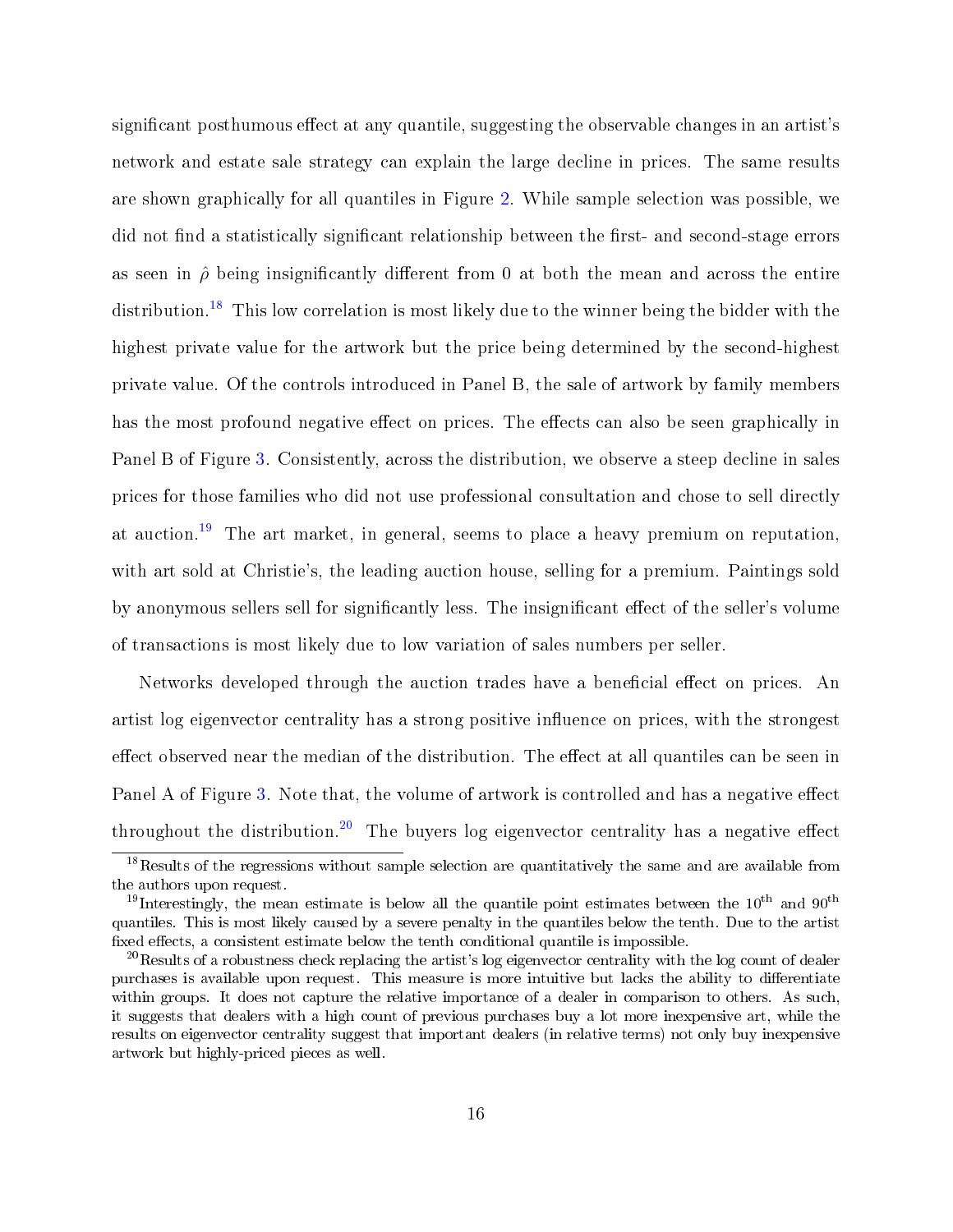<span id="page-16-0"></span>

|                                             |             | Quantiles $(\tau)$ |                   |              |             |                  |
|---------------------------------------------|-------------|--------------------|-------------------|--------------|-------------|------------------|
| Variables of Interest                       | Mean        | 0.1                | $\overline{0.25}$ | 0.5          | 0.75        | $\overline{0.9}$ |
| Panel A. Without Controls                   |             |                    |                   |              |             |                  |
| Posthumous                                  | $-0.120***$ | $-0.009$           | $-0.130***$       | $-0.198***$  | $-0.215***$ | $-0.180***$      |
|                                             | (0.026)     | (0.021)            | (0.027)           | (0.028)      | (0.027)     | (0.038)          |
| Controls                                    | No          | N <sub>0</sub>     | Nο                | No           | $\rm No$    | N <sub>0</sub>   |
| <b>Artist Fixed Effects</b>                 | Yes         | Yes                | Yes               | $_{\rm Yes}$ | Yes         | Yes              |
| Panel B. With Controls and Sample Selection |             |                    |                   |              |             |                  |
| Posthumous                                  | $-0.007$    | 0.085              | $-0.031$          | $-0.052$     | $-0.046$    | 0.036            |
|                                             | (0.047)     | (0.130)            | (0.105)           | (0.087)      | (0.115)     | (0.145)          |
| Artist: Log Eigenvector                     | $0.084***$  | $0.062**$          | $0.085***$        | $0.096***$   | $0.072***$  | $0.042***$       |
| Centrality                                  | (0.012)     | (0.042)            | (0.034)           | (0.032)      | (0.030)     | (0.032)          |
| Artist: No Network                          | $-0.981***$ | $-0.684**$         | $-0.917***$       | $-1.116***$  | $-0.944**$  | $-0.636**$       |
|                                             | (0.147)     | (0.439)            | (0.343)           | (0.330)      | (0.364)     | (0.444)          |
| Artist: Log Number of                       | $-0.050**$  | 0.008              | $-0.017$          | $-0.095*$    | $-0.095**$  | $-0.090*$        |
| Art Sold                                    | (0.027)     | (0.095)            | (0.070)           | (0.058)      | (0.058)     | (0.069)          |
| Buyer: Log Eigenvector                      | $-0.054***$ | $-0.022$           | $-0.034$          | $-0.033$     | $-0.053$    | $-0.067$         |
| Centrality                                  | (0.008)     | (0.064)            | (0.049)           | (0.045)      | (0.044)     | (0.061)          |
| Buyer: No Network                           | $0.731***$  | 0.404              | $0.544*$          | $0.536**$    | $0.671**$   | $0.705**$        |
|                                             | (0.079)     | (0.504)            | (0.389)           | (0.313)      | (0.359)     | (0.429)          |
| Buyer: Log Capacity                         | $0.269***$  | $0.158***$         | $0.186***$        | $0.215***$   | $0.272**$   | $0.302**$        |
|                                             | (0.014)     | (0.047)            | (0.038)           | (0.038)      | (0.058)     | (0.086)          |
| Buyer: Dealer                               | $-0.194***$ | $-0.165$           | $-0.132$          | $-0.195$     | $-0.176*$   | $-0.207*$        |
|                                             | (0.031)     | (0.202)            | (0.166)           | (0.148)      | (0.101)     | (0.143)          |
| Artist-Buyer Link                           | $-0.079$    | 0.014              | $-0.013$          | $-0.020$     | $-0.031$    | $-0.053$         |
|                                             | (0.050)     | (0.335)            | (0.298)           | (0.290)      | (0.373)     | (0.429)          |
| Seller: Family                              | $-0.307***$ | $-0.265$           | $-0.256$          | $-0.231*$    | $-0.209**$  | $-0.260*$        |
|                                             | (0.060)     | (0.166)            | (0.120)           | (0.098)      | (0.108)     | (0.125)          |
| Log Seller's                                | 0.003       | 0.008              | $-0.003$          | $-0.020$     | $-0.016$    | $-0.008$         |
| past volume                                 | (0.019)     | (0.058)            | (0.042)           | (0.032)      | (0.034)     | (0.042)          |
| Unknown Seller                              | $-0.137***$ | $-0.078*$          | $-0.116**$        | $-0.125**$   | $-0.142**$  | $-0.167*$        |
|                                             | (0.028)     | (0.084)            | (0.073)           | (0.058)      | (0.073)     | (0.100)          |
| Christie's Dummy                            | $0.463***$  | $1.252***$         | $0.621***$        | $0.356*$     | 0.251       | 0.179            |
|                                             | (0.077)     | (0.497)            | (0.450)           | (0.331)      | (0.272)     | (0.254)          |
| $\hat{\rho}$                                | $-0.025$    |                    |                   | $-0.060$     |             |                  |
|                                             | (0.103)     |                    |                   | (0.444)      |             |                  |
| Controls                                    | Yes         | Yes                | Yes               | Yes          | Yes         | Yes              |
| Artist Fixed Effects                        | Yes         | Yes                | Yes               | Yes          | Yes         | Yes              |

Table 3: Distributional Posthumous Effect on Log Price

Total number of observations is 7,760 for all columns. Sample selection on the mean uses the method of [Heckman](#page-27-13) [\(1979\)](#page-27-13) while for the quantiles [Arellano, Blundell, and Bonhomme](#page-26-2) [\(2017\)](#page-26-2) is used. Other control variables include a cubic time trend, log number of buyers, a quadratic in the age of the artist, a dummy for if the art was part of a collection, as well as seller type dummies, medium dummies, and genre dummies. The standard errors are calculated using 1000 bootstrap repetitions. \* indicates significance at the 10% level, \*\* indicates significance at the 5% level, \*\*\* indicates significance at the 1% level. Source: Authors' calculation.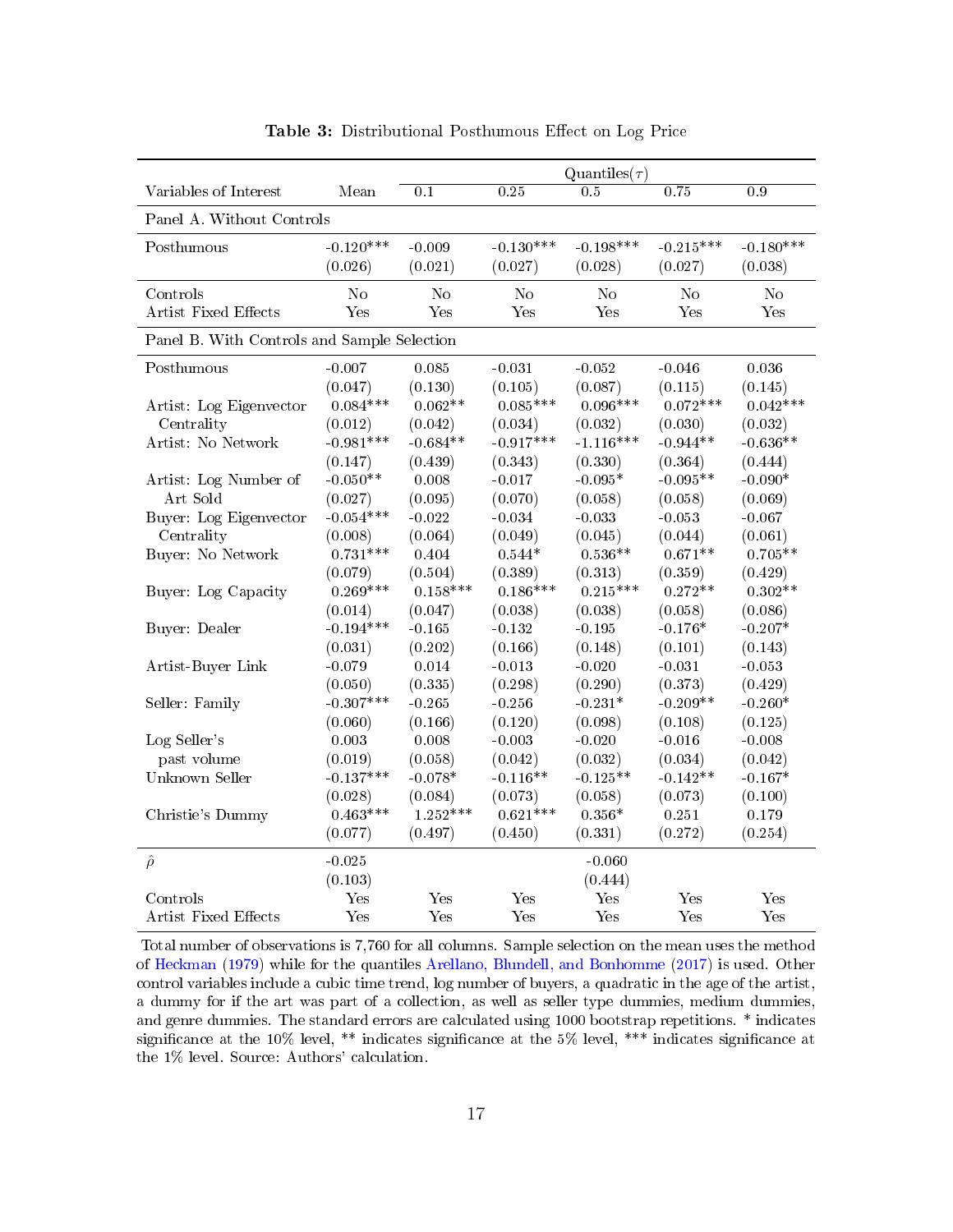<span id="page-17-0"></span>

Figure 2: Distributional Posthumous Effect on Log Price

Panel A captures distributional posthumous effects on log price corresponding to estimates in Panel A of Table 3. Panel B captures distributional posthumous effects corresponding to estimates in Panel B of Table 3. The solid lines are the point estimate for each quanitle. The shaded regions represent the bootstrapped 95% condence interval from 1000 repetitions.

<span id="page-17-1"></span>

Panel A captures the artist's log eigenvector centrality effects corresponding to estimates in Panel B of Table 3. Panel B captures the effect of family sales corresponding to estimates in Panel B of Table 3. The solid lines are the point estimate for each quanitle. The shaded regions represent the bootstrapped 95% confidence interval from 1000 repetitions.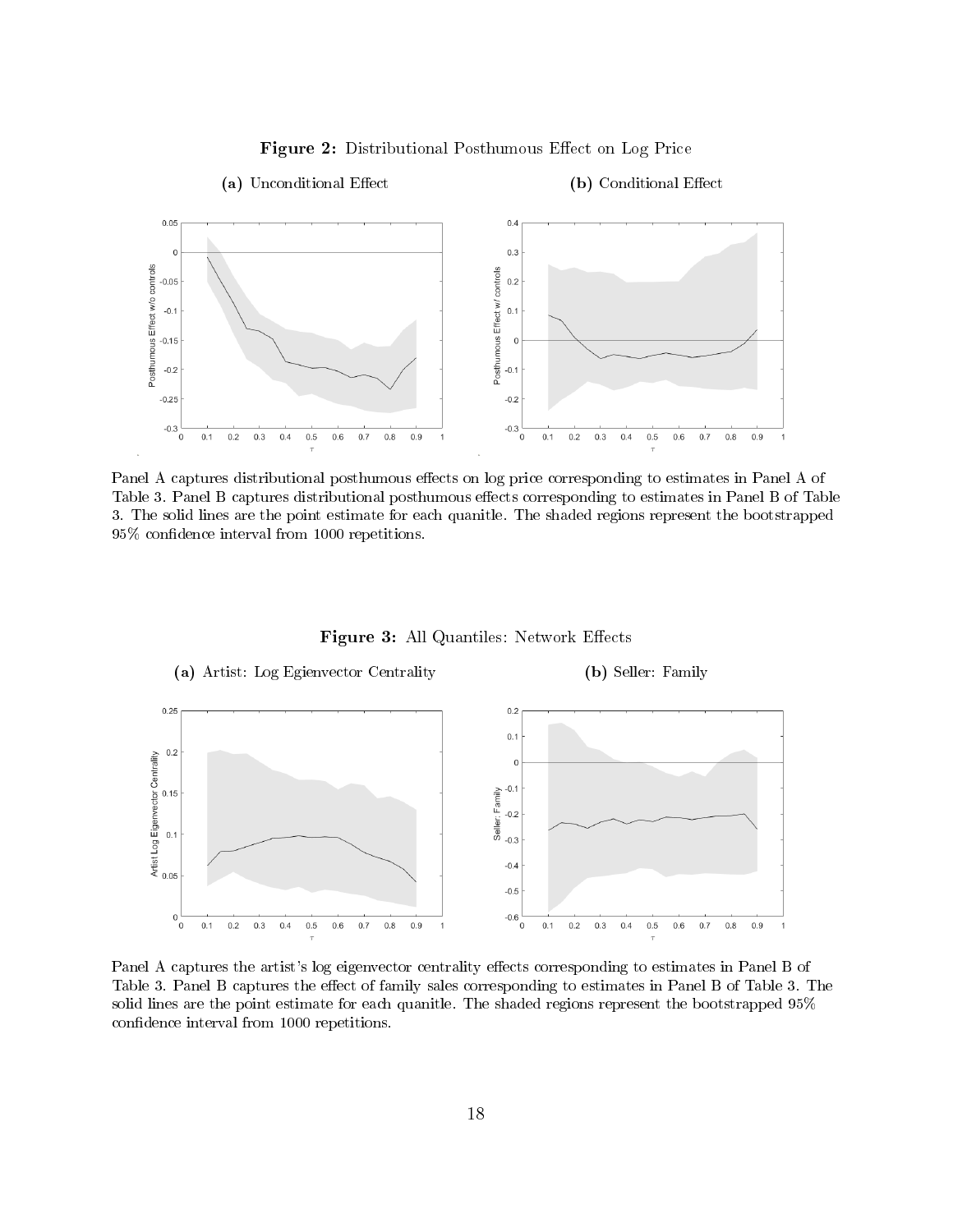<span id="page-18-1"></span>

Figure 4: All Quantiles: Prices changes after death

Panels A, B and C capture price change in three bins following death, instead of using a continuous time trend. Panel A includes works sold between 0 and 2 years after death, B includes works sold 2 to 10 years after death and C includes works sold 10 to 20 years after death. The solid lines are the point estimate for each quantile. The shaded regions represent the  $95\%$  confidence interval.

on prices, suggesting that those buyers with large networks are able to discover underpriced works. The result is in line with findings in [De Silva](#page-26-5) *et al.* [\(2019\)](#page-26-5) suggesting that a network is a source of information creating advantages that are reflected in beneficial trade conditions. This effect is strongest at the upper end of the distribution. Similarly, dealers pay lower prices when they buy, compared to non-dealers.

Prices continue to evolve overtime estimated through the use of a cubic time trend in-cluded in all regressions.<sup>[21](#page-18-0)</sup> However this trend does not intuitively describe price changes overtime. As such, we ran a second regression replacing the time trend with three dummy variables identifying non-overlapping time intervals after an artist's death. The first covers the first two years after death, the second from two to ten years after death and the final from ten to twenty years after death. Since all other coefficients are nearly identical to the first model, only the estimates of the dummies are shown in Figure [4.](#page-18-1) None of those point estimates are statistically signicant at the 5 level, though the point estimates are lowest between the 0.5 and 0.75 quantiles and in the second window.

<span id="page-18-0"></span>While artists' trading connections have a significant effect on prices, it is less clear whether

 $21$ The cubic time trend was chosen as it offered flexibility about the evolution of prices around an artist's death.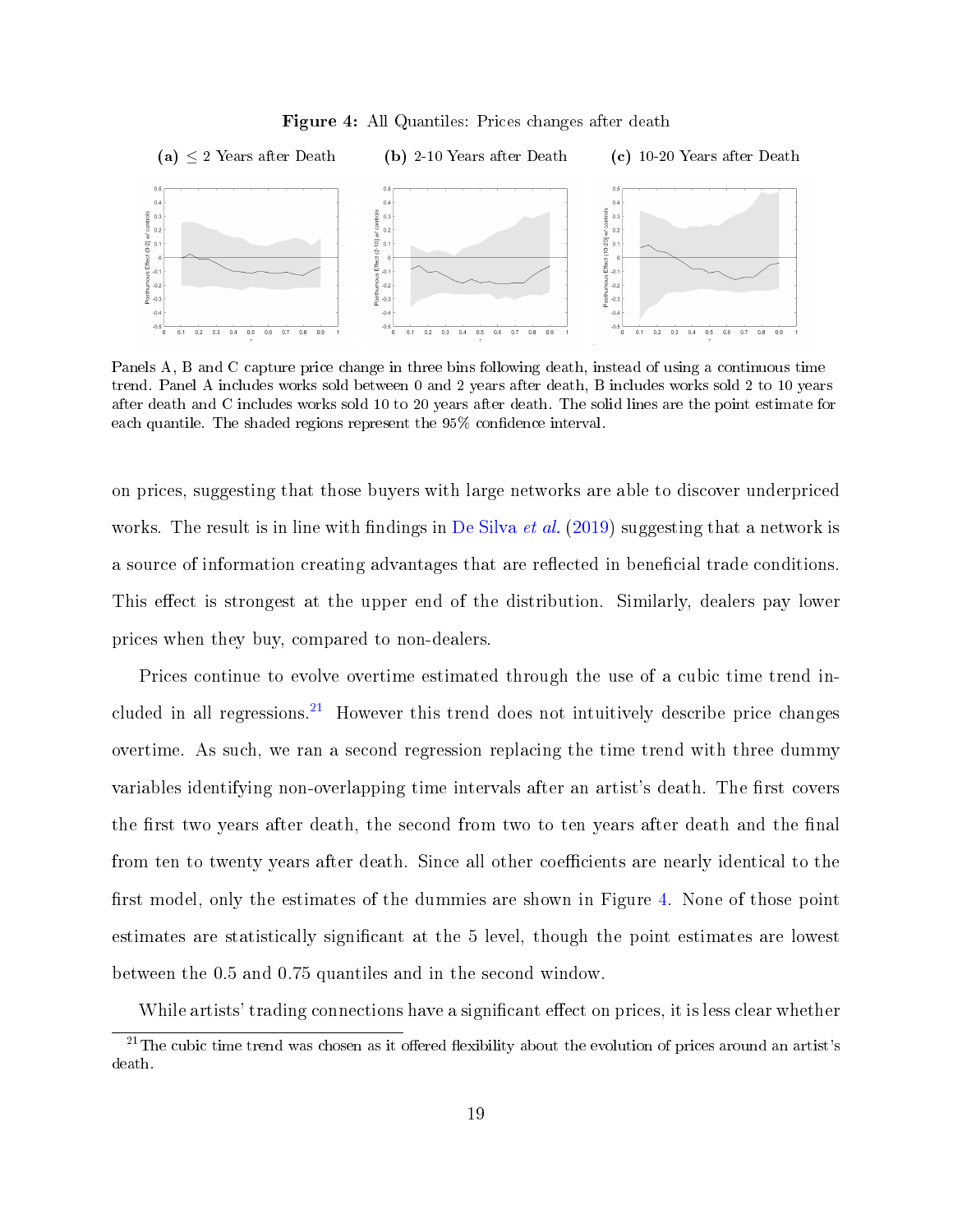a network that has been developed around the time of death is a good indicator of prices in the years after an artist's death. To explore this question, we focus on the log eigenvector centrality in the 10-year window ending with the month an artist died, as a measure of the artist's importance in the network. In particular, we estimate the following model:

$$
In price_{it} = \beta \cdot In eigenvector_{it} + \delta \cdot X_{it} + \epsilon_{it}
$$
\n
$$
\tag{4}
$$

The regression includes all the same controls introduced earlier except for the artist fixed effects and sample selection, since eigenvector centrality at death is constant per artist, and there was no evidence of statistically significant sample selection in the previous regressions. We run this regression on both the mean using OLS, and on the distribution using quantile regression, similar to the previous estimation efforts. The regression is repeated for three time windows after death. The first includes information for two years following death, the second from two to ten years, and the final from ten to twenty years.

The results for the effect of log eigenvector centrality at death on log price can be seen in Table [4](#page-20-0) and Figure [5.](#page-21-0) At the mean, the log eigenvector centrality is signicant only in the first window. The point estimate also falls as the window span increases. If we instead consider the conditional quantiles, an interesting pattern emerges. For the 0.25 conditional quantiles the effect of the eigenvector centrality at death is indistinguishable from zero in all three windows. It is only at the upper tail that a significant effect can be seen. At the  $0.90$  conditional quantile, the effect is highly significant with a magnitude that diminishes gradually after death. In fact when looking at the upper tail, the eigenvector centrality at death is a stronger predictor of price in the ten to twenty year window, compared to the two to ten year window. Even twenty years after death the network at death remains signicant at the 1% level for high priced art. For all the other quantiles there is a steep decline in the effect of this measure on price with distance from death.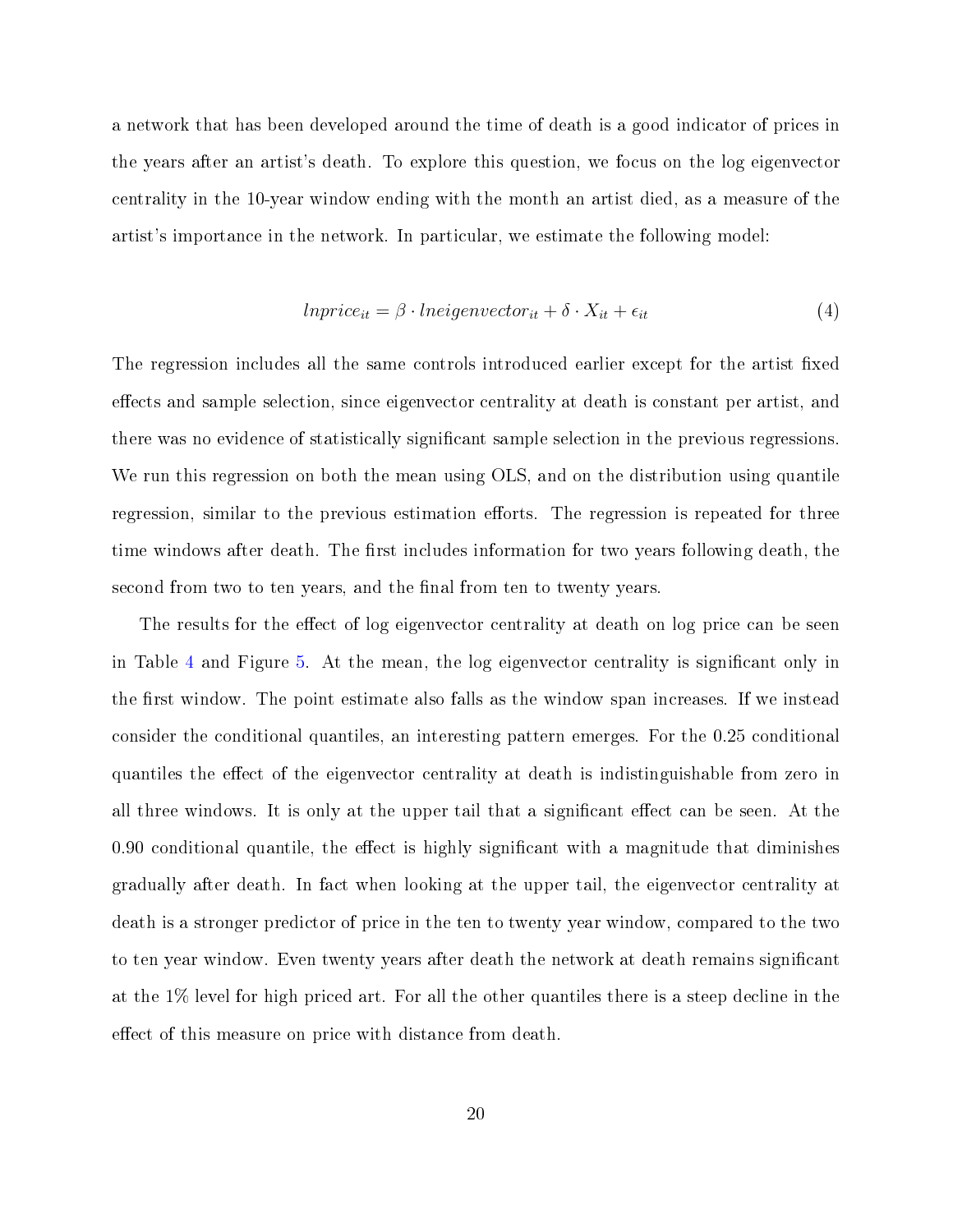<span id="page-20-0"></span>

|                                              |             | Quantiles $(\tau)$ |             |             |             |  |
|----------------------------------------------|-------------|--------------------|-------------|-------------|-------------|--|
| Variables of Interest                        | Mean        | 0.25               | 0.50        | 0.75        | 0.90        |  |
| Panel A: Less than 2 years after death       |             |                    |             |             |             |  |
| Artist: Log Eigenvector                      | $0.060*$    | 0.041              | $0.053*$    | $0.091**$   | $0.119***$  |  |
| Centrality at Death                          | (0.033)     | (0.029)            | (0.028)     | (0.036)     | (0.030)     |  |
| Artist: Log Number                           | 0.060       | 0.095              | 0.047       | $-0.036$    | 0.000       |  |
| of Art Sold                                  | (0.067)     | (0.074)            | (0.063)     | (0.076)     | (0.063)     |  |
| Seller: Family                               | $-0.543***$ | $-0.269*$          | $-0.481***$ | $-0.529***$ | $-0.755***$ |  |
|                                              | (0.154)     | (0.145)            | (0.123)     | (0.154)     | (0.130)     |  |
| Seller: Log Past Volume                      | $-0.063$    | $-0.025$           | $-0.010$    | 0.011       | $-0.075$    |  |
|                                              | (0.077)     | (0.084)            | (0.057)     | (0.080)     | (0.071)     |  |
| $R^2$                                        | 0.311       | 0.278              | 0.290       | 0.262       | 0.168       |  |
| Panel B: Between 2 and 10 years after death  |             |                    |             |             |             |  |
| Artist: Log Eigenvector                      | 0.022       | 0.006              | 0.015       | $0.047*$    | $0.068**$   |  |
| Centrality at Death                          | (0.022)     | (0.015)            | (0.017)     | (0.028)     | (0.028)     |  |
| Artist: Log Number                           | $-0.119$    | $-0.112$           | $-0.026$    | 0.049       | $0.128**$   |  |
| of Art Sold                                  | (0.115)     | (0.121)            | (0.117)     | (0.108)     | (0.052)     |  |
| Seller: Family                               | $-0.813*$   | $-1.137***$        | $-0.555$    | $-0.492$    | 0.034       |  |
|                                              | (0.465)     | (0.415)            | (0.575)     | (0.330)     | (0.317)     |  |
| Seller: Log Past Volume                      | $-0.056$    | $-0.044$           | $-0.062***$ | $-0.095**$  | $-0.149***$ |  |
|                                              | (0.039)     | (0.035)            | (0.040)     | (0.042)     | (0.055)     |  |
| $\mathbf{R}^2$                               | 0.246       | 0.232              | 0.227       | 0.173       | 0.117       |  |
| Panel C. Between 10 and 20 years after death |             |                    |             |             |             |  |
| Artist: Log Eigenvector                      | $-0.021$    | $-0.031$           | $-0.013$    | $0.046*$    | $0.094***$  |  |
| Centrality at Death                          | (0.028)     | (0.029)            | (0.022)     | (0.027)     | (0.034)     |  |
| Artist: Log Number                           | 0.042       | 0.044              | 0.079       | $0.115*$    | $0.141**$   |  |
| of Art Sold                                  | (0.081)     | (0.065)            | (0.063)     | (0.068)     | (0.070)     |  |
| Seller: Family                               | 0.226       | 0.060              | $0.769*$    | $0.723***$  | 0.240       |  |
|                                              | (0.697)     | (1.179)            | (0.436)     | (0.258)     | (0.195)     |  |
| Seller: Log Past Volume                      | $-0.040$    | $-0.040$           | $-0.020$    | $-0.034$    | $-0.037$    |  |
|                                              | (0.035)     | (0.028)            | (0.060)     | (0.056)     | (0.066)     |  |
| $\mathbf{R}^2$                               | 0.379       | 0.362              | 0.367       | 0.325       | 0.266       |  |

Table 4: Network at Death on Prices distribution

Total number of observations is 902 in Panel A, 1,876 in Panel B and 1,855 in Panel C.  $R^2$  for quantile regressions is actually pseudo  $R^2$ . Other control variables include a cubic time trend, log number of buyers, a quadratic in the age of the artist, A dummy if sold at Christie's, a dummy for if the art was part of a collection, as well as seller type dummies, medium dummies, and genre dummies. Robust standard errors shown in parenthesis. \* indicates signicance at the 10% level, \*\* indicates signicance at the 5% level, \*\*\* indicates significance at the  $1\%$  level. Source: Authors' calculation.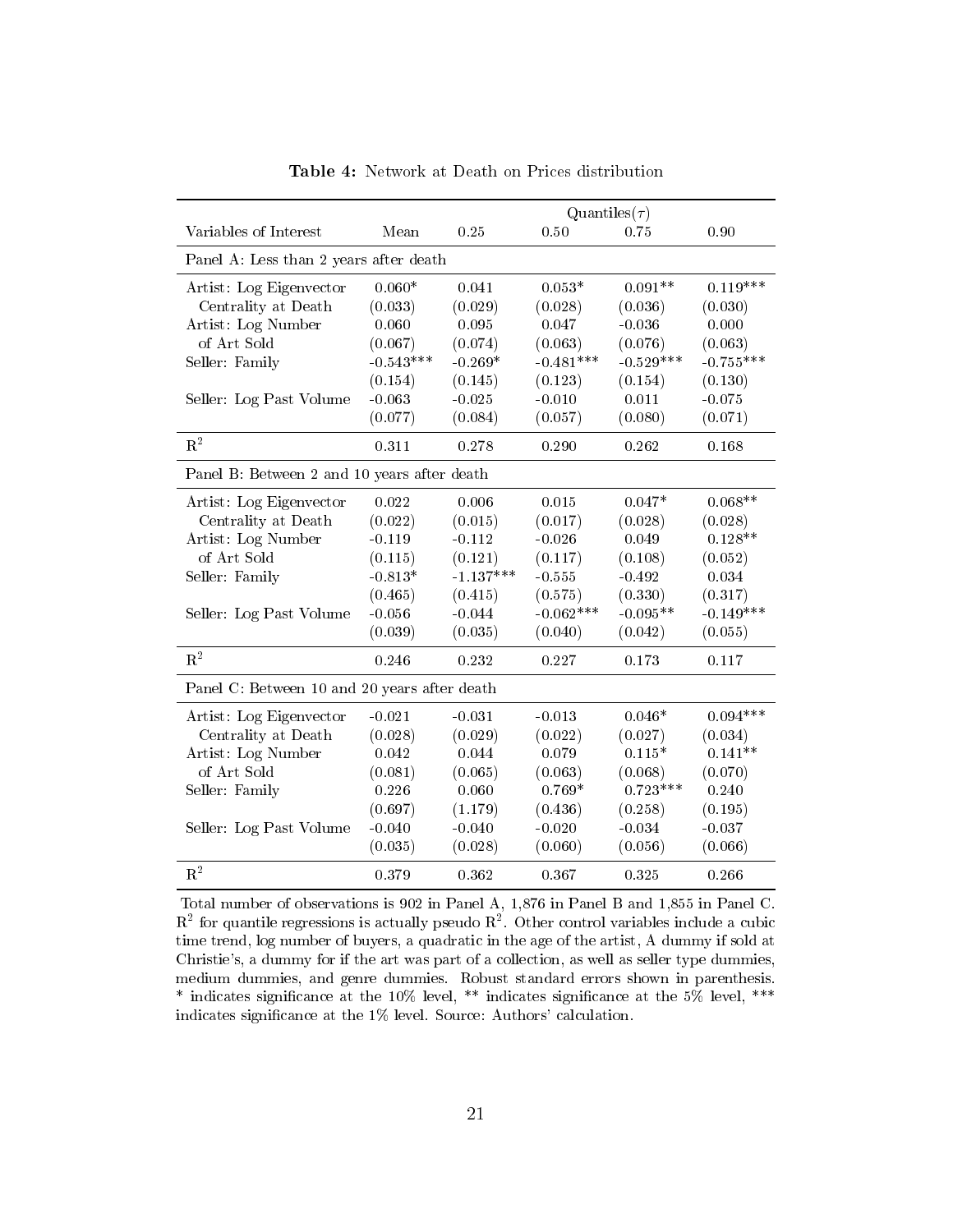#### Figure 5: All Quantiles: Network at Death

<span id="page-21-0"></span>

Panels A, B and C capture log eigenvector centrality effects corresponding to estimates in Panels A, B and C of Table 4 respectively. The solid lines are the point estimate for each quanitle. The shaded regions represent the 95% confidence interval.

The dataset provide us with a unique opportunity to investigate the role of the family on the price distribution following an artist's death. In Table [4,](#page-20-0) we see that sellers with the same family name as the artists sell the most expensive artworks first, with the highest coefficient on the  $90\%$  quantile. The coefficient is negative and statistically significant, providing empirical evidence that the artworks are sold at a discount and indicating that families sell the most valuable paintings first. Since we only capture a fraction of the owners of the estate, it is likely that we underestimate the effect of family sales. It is interesting to note that, in the time horizon between ten and twenty years after the death of an artist, the results become positive and statistically significant in the centre of the distribution, reinforcing the belief that nonstrategic sales dominated family actions in the period immediately after an artist's death.

The quantile regression results in Table [4](#page-20-0) for the 0.9 quantile, which represents the high end of the price distribution, is reflective of the masterpieces of the time. Our findings suggest that, network effects increase sales prices more at the higher end of the sales distribution and could help bridge studies of repeat sales data to network effects in primary sales, to shed light on price patterns for masterpieces of this era, especially the subsequent under-performance of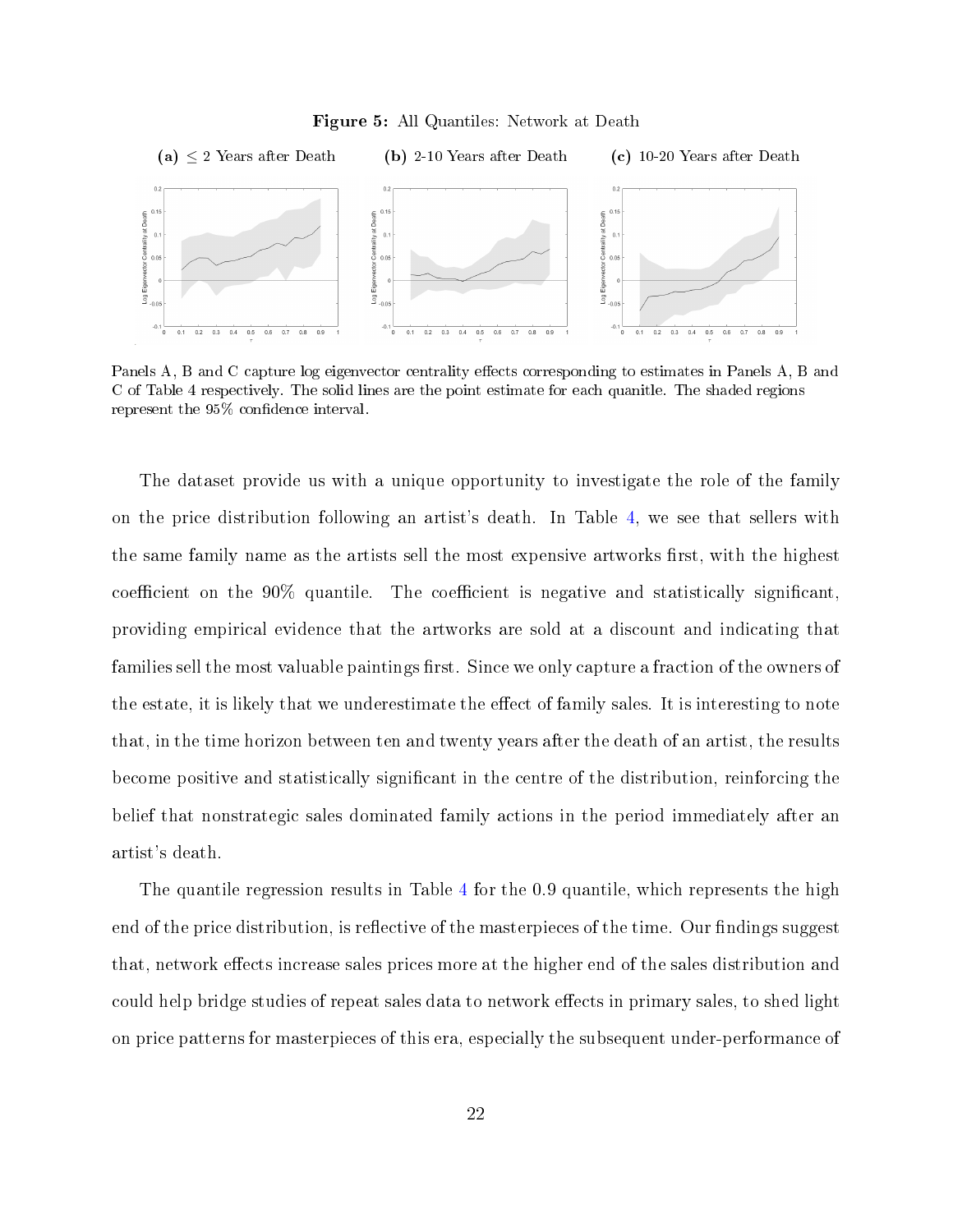Masterpieces noted in the seminal works by [Pesando](#page-27-14) [\(1993\)](#page-27-14) and [Mei and Moses](#page-27-15) [\(2002\)](#page-27-15), but notably not by [Goetzmann](#page-27-16) [\(1993\)](#page-27-16). Our findings suggest that, any subsequent sale would need to incorporate the price premium for network effects at the higher end of the sales distribution affecting the performance of this art in the secondary market.

## <span id="page-22-0"></span>4 Conclusion

The results of this study identify two factors contributing to price fluctuations in artwork after an artist's death. Nonstrategic estate sales by family members of an artist and a dealer's buying interest both have a significant impact on the change in art prices over time with differing short and long term effects. Analysis of network measures allows us to capture factors that were not accounted for in the literature before, to explore the death effect in art prices. Once several network measures are introduced (to capture the reputation of artists and influence of buyers) and we consider the dynamic evolution of prices in the  $19^{\rm th}$ and early  $20^{th}$ -century English art market, the negative death effect captured by a unique identifier gets to be attributed to other distinct factors.

The development of network measures also allows us to observe a mechanism by which art prices change over time. J. M. W. Turner's paintings saw an appreciation in value after his death because his works were overwhelmingly bought by art dealers with high connectivity captured by their eigenvector centralities. These purchases by dealers helped elevate his reputation and sale prices significantly over time. Horatio McCulloch's works conversely saw a decline in value due to his art being bought more frequently by individuals with no professional market engagement, who were less likely to make repeat sales (see Figure [6\)](#page-23-0). While McCulloch did not see a decline in the number of dealers who purchased his art, the dealers who did buy his work were less connected through trades than those who bought from Turner, as seen by the smaller size dots representing them in the scatter plot.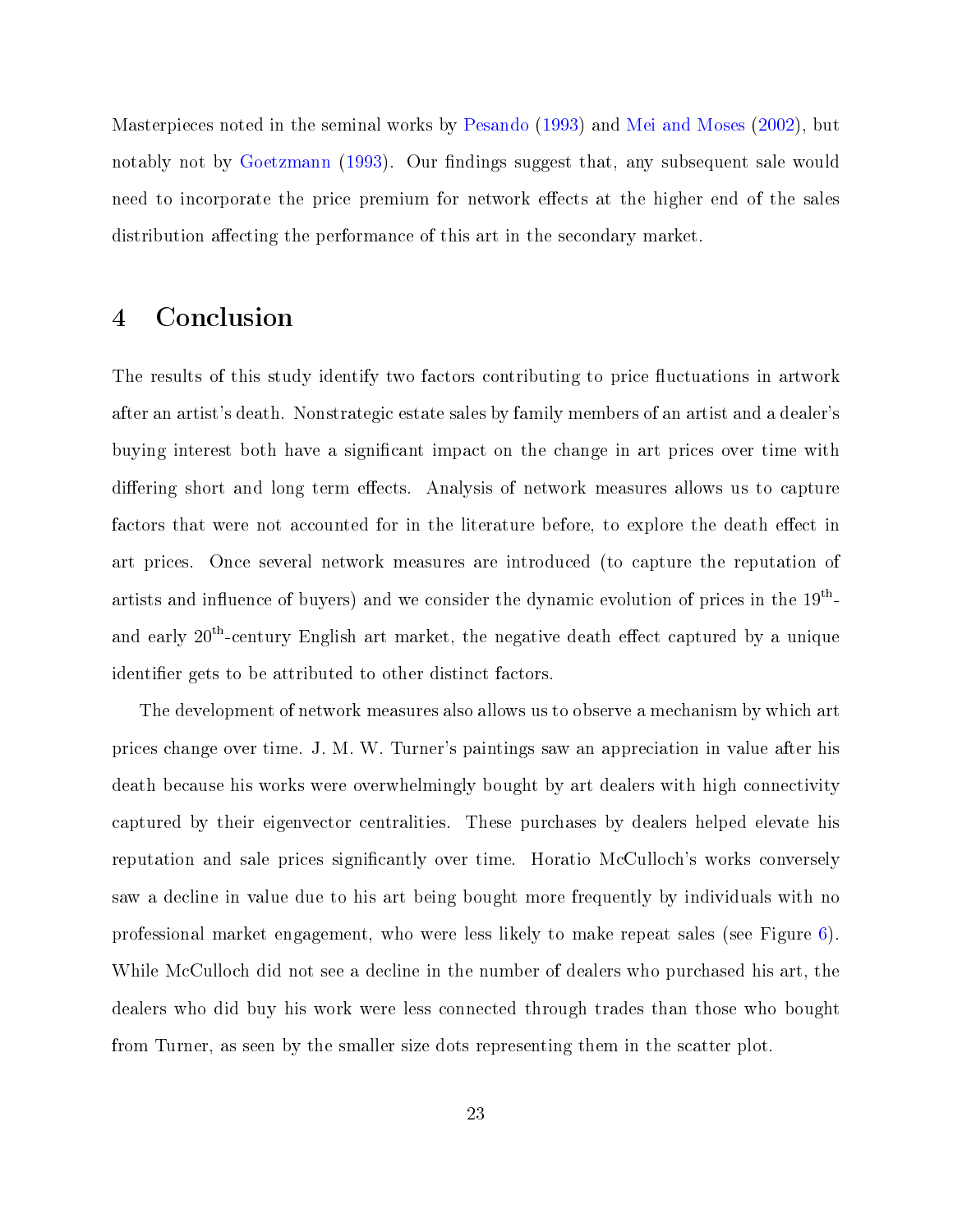Figure 6: Artist comparison

<span id="page-23-0"></span>

(a) J.M.W. Turner

The black line shows the log eigenvector centrality of each artist from 20 year before his death, to 20 years after. The vertical red line indicates the year each artist died. The dots show log prices of pieces sold. The blue dots are pieces bought by dealers and the red dots those bought by others. The dots are scaled to the square root of the buyers eigenvector centrality.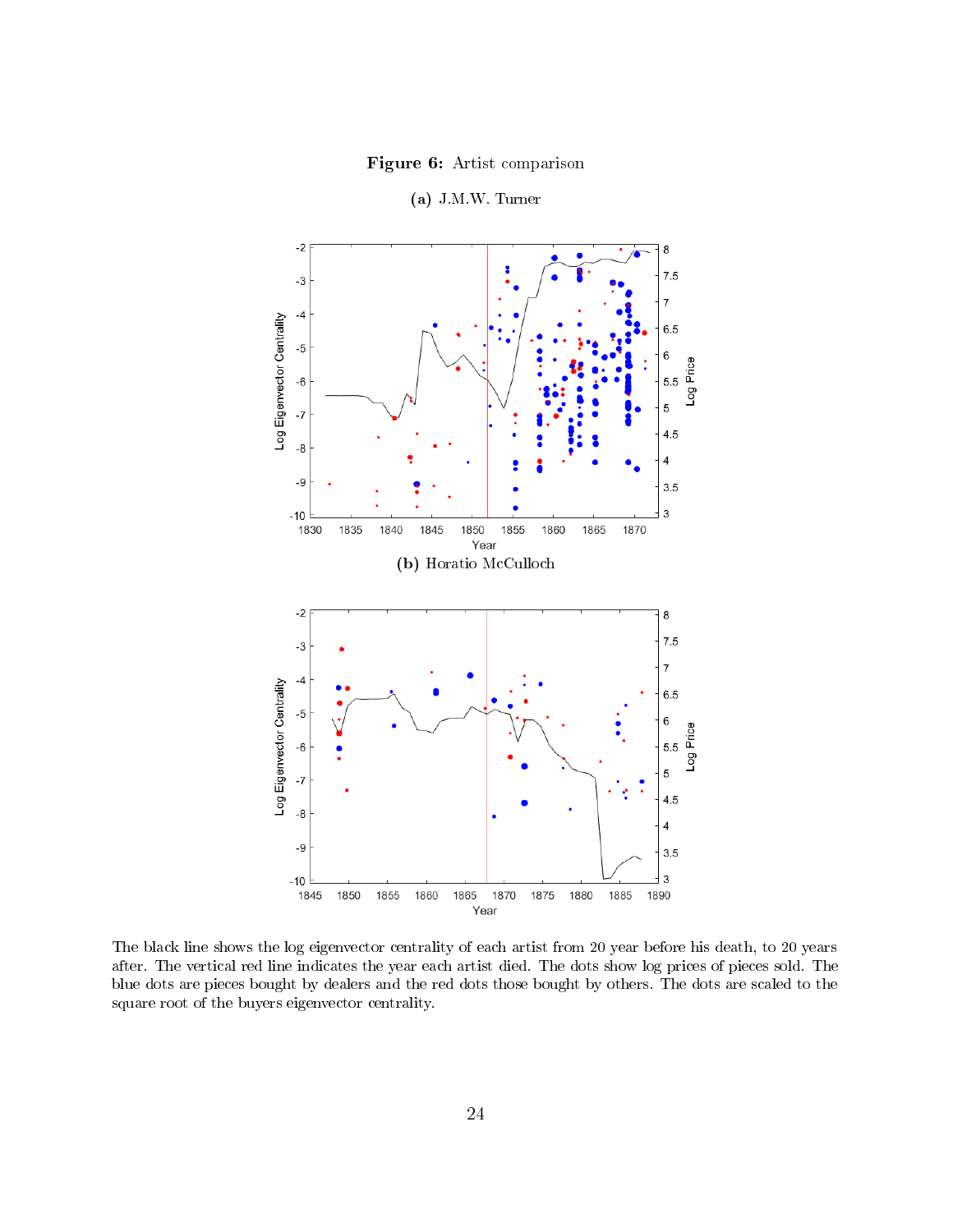While our results are able to explain away the death effect, the question still remains as to why a negative unconditional death effect exists in the  $19^{th}$ - and early  $20^{th}$ -century art market, while the opposite is observed in other more modern samples. We would point to the increased sample size of our dataset, especially the number of artists. Smaller datasets tend to focus disproportionately on artists with more prominence, creating a bias toward positive effects in prices. Even [Ursprung and Wiermann](#page-28-0)  $(2011)$  who use a large dataset spanning 26 years, are still basing their conclusions on a sample of top achievers who have been sold at least 250 time throughout the period. In that sense, our dataset provides the opportunity of tracing a large number of artists for a long period of time, providing a more complete sampling from the distribution of sales.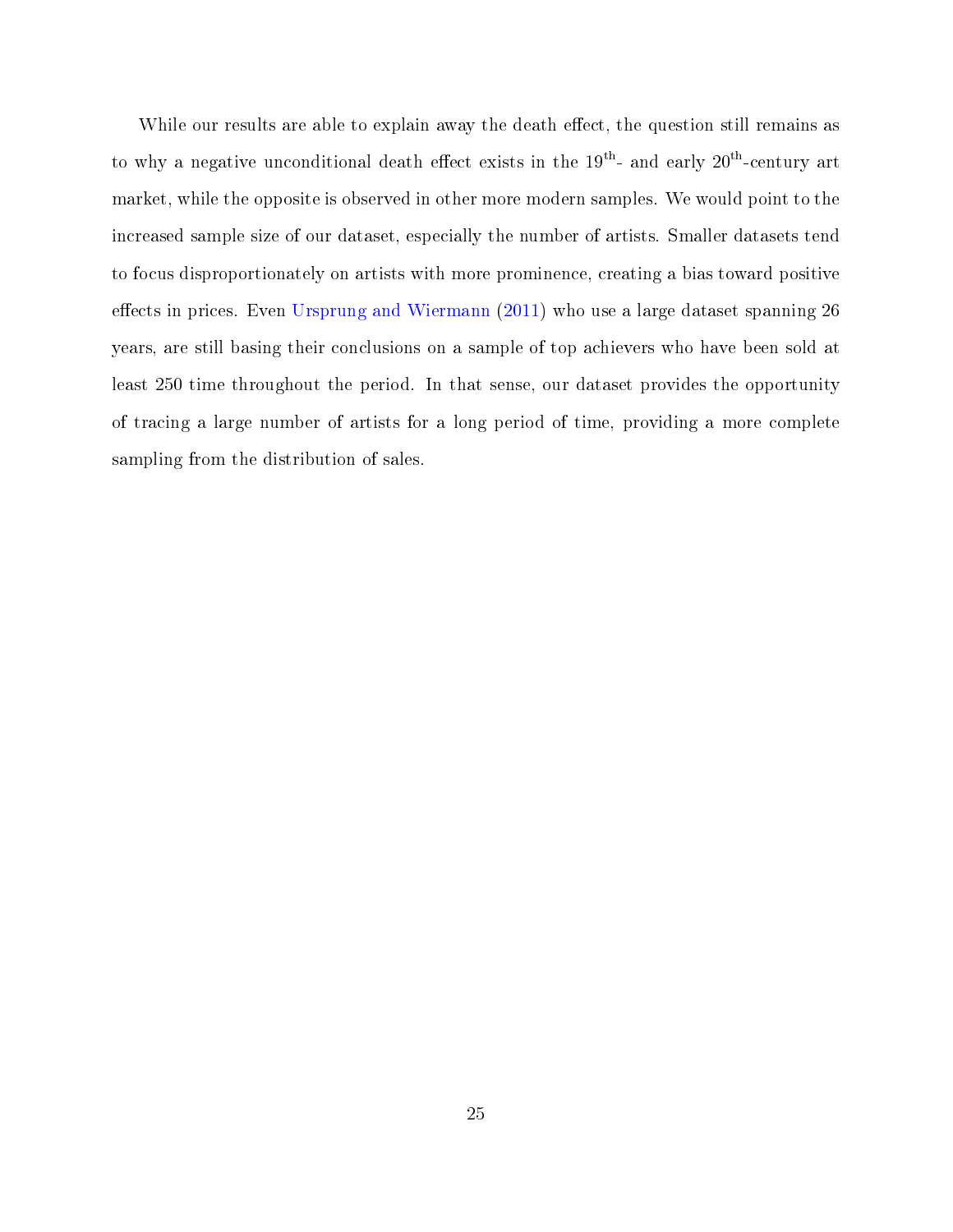## Funding

This work was not supported by any outside interests.

# Acknowledgments

The authors would like to thank the participants at the 5<sup>th</sup> Network Science in Economics Conference, and the  $90<sup>th</sup>$  Southern Economic Association Annual Meeting, and all the seminar participants at the University of Oklahoma for their useful comments.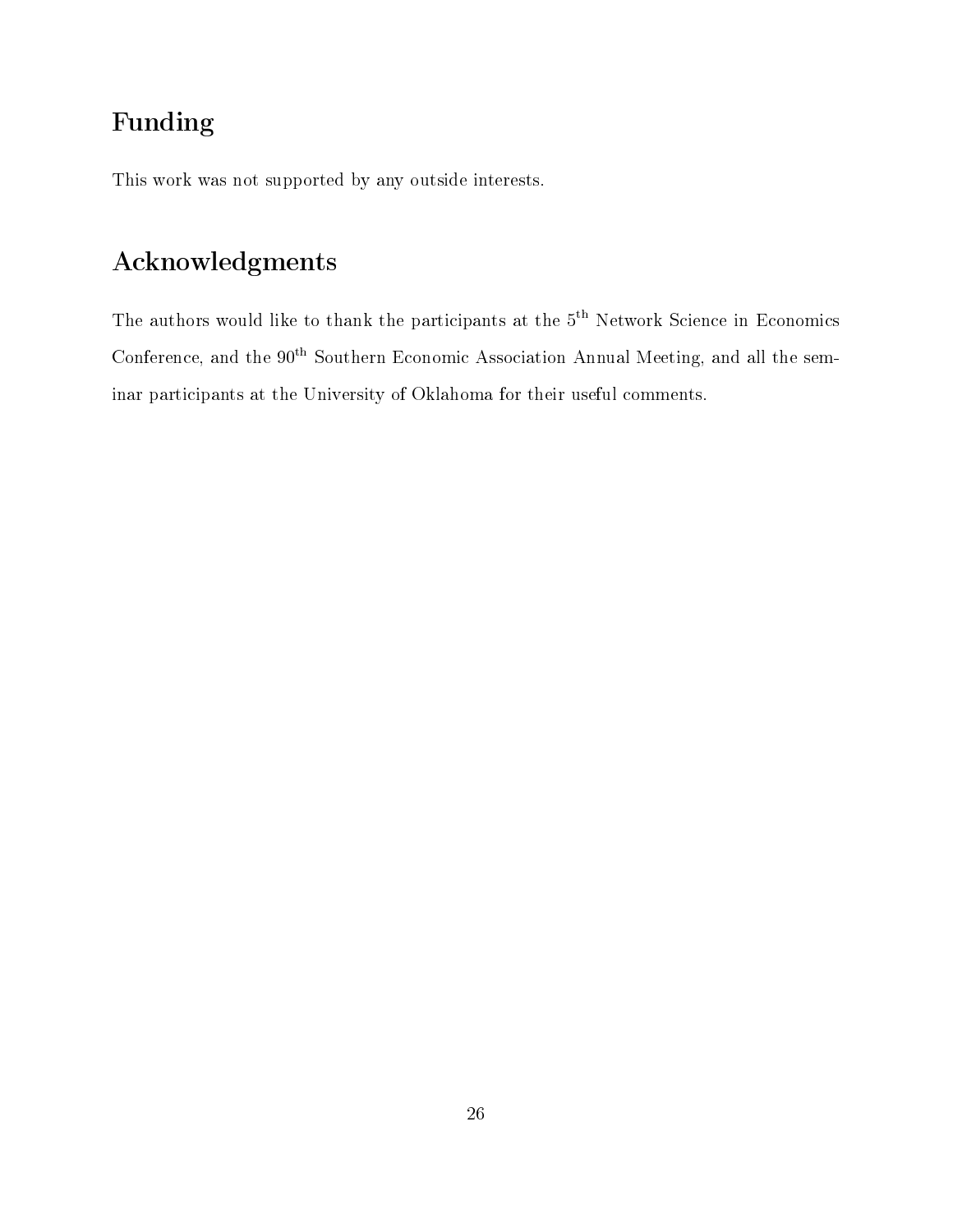## References

- <span id="page-26-0"></span>Agnello, R.J. and Pierce, R.K., 1996. Financial Returns, Price Determinants, and Genre Effects in American Art Investment, Journal of Cultural Economics, 20, 359–383.
- <span id="page-26-3"></span>Aral, S. and Walker, D., 2012. Identifying Influential and Susceptible Members of Social Networks, Science, 337, 337-341.
- <span id="page-26-4"></span>Aral, S. and Walker, D., 2014. Tie Strength, Embeddedness, and Social Influence: A Largescale Networked Experiment, Management Science, 60, 1352-1370.
- <span id="page-26-2"></span>Arellano, M., Blundell, R., and Bonhomme, S., 2017. Earnings and Consumption Dynamics: A Nonlinear Panel Data Framework, Econometrica, 85, 693-734.
- <span id="page-26-14"></span>Ashenfelter, O. and Graddy, K., 2006. Art Auctions, *Handbook of the Economics of Art and*  $Culture, 1, 909-945.$
- <span id="page-26-7"></span>Banerjee, A., Chandrasekhar, A.G., Duflo, E., and Jackson, M.O., 2013. The Diffusion of Microfinance, Science, 341.
- <span id="page-26-9"></span>Black, J. and De Meza, D., 1992. Systematic Price Differences between Successive Auctions are No Anomaly, Journal of Economics & Management Strategy, 1, 607–628.
- <span id="page-26-13"></span>Bloch, F., Jackson, M.O., and Tebaldi, P., 2019. Centrality Measures in Networks, Available at SSRN 2749124.
- <span id="page-26-11"></span>Campos, N.F. and Barbosa, R.L., 2009. Paintings and numbers: an econometric investigation of sales rates, prices, and returns in latin american art auctions, Oxford Economic Papers, 61, 28-51.
- <span id="page-26-6"></span>Christakis, N.A., Fowler, J.H., Imbens, G.W., and Kalyanaraman, K., 2010. An empirical model for strategic network formation., No. w16039. National Bureau of Economic Research.
- <span id="page-26-5"></span>De Silva, D.G., Gertsberg, M., Kosmopoulou, G., and Pownall, R.A., 2019. Dealer networks in the world of art., Available at SSRN 3050848.
- <span id="page-26-10"></span>Deltas, G. and Kosmopoulou, G., 2004. 'catalogue'vs 'order-of-sale' effects in sequential auctions: theory and evidence from a rare book sale, The Economic Journal, 114, 28-54.
- <span id="page-26-1"></span>Ekelund, R.B., Ressler, R.W., and Watson, J.K., 2000. The "death-effect" in art prices: A demand-side exploration., Journal of Cultural Economics, 24, 283-300.
- <span id="page-26-8"></span>Etro, F. and Stepanova, E., 2015. The Market for Paintings in Paris between Rococo and Romanticism,  $Kyklos, 68, 28-50$ .
- <span id="page-26-12"></span>Fraiberger, S.P., Sinatra, R., Resch, M., Riedl, C., and Barabási, A.L., 2018. Quantifying reputation and success in art.,  $Science$ ,  $362$ ,  $825-829$ .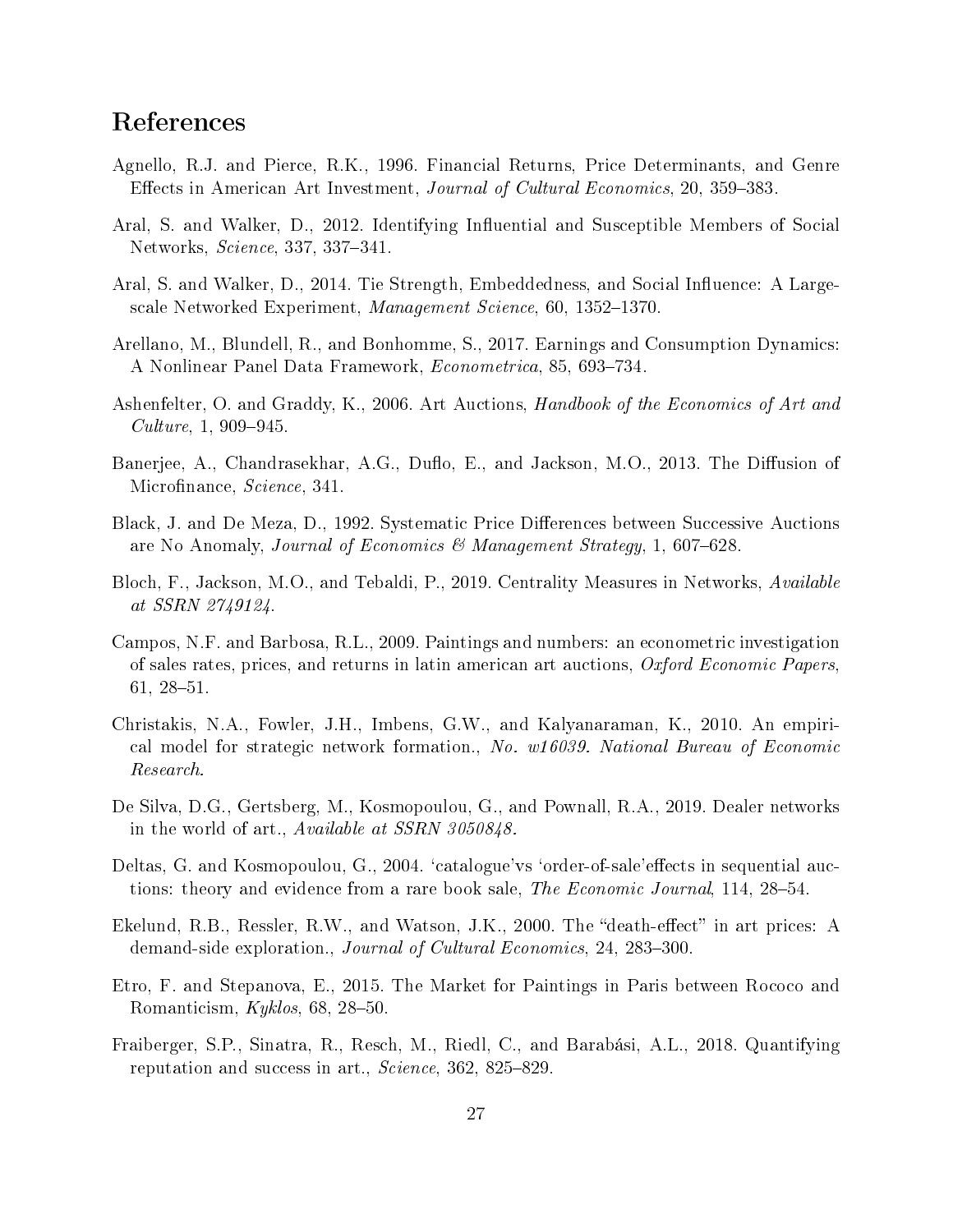- <span id="page-27-9"></span>Gaonkar, S. and Mele, A., 2018. A structural model of firm collaborations with unobserved heterogeneity., Available at SSRN 3267047.
- <span id="page-27-10"></span>Ginsburgh, V., 1998. Absentee Bidders and the Declining Price Anomaly in Wine Auctions, Journal of Political Economy,  $106, 1302-1319$ .
- <span id="page-27-11"></span>Ginsburgh, V. and Van Ours, J.C., 2007. On organizing a sequential auction: results from a natural experiment by christie's, Oxford Economic Papers, 59, 1–15.
- <span id="page-27-16"></span>Goetzmann, W.N., 1993. Accounting for Taste: Art and the Financial Markets over Three Centuries, The American Economic Review, 83, 1370–1376.
- <span id="page-27-7"></span>Granovetter, M., 1977. The Strength of Weak Ties, Social Networks, 347–367.
- <span id="page-27-4"></span>Grant, D., 2010. Is an Artist Only Appreciated After He Dies?, *HuffPost*, Accessed March 3, 2021.
- <span id="page-27-12"></span>Graves, A., 1918. Art Sales from Early in the Eighteenth Century to Early in the Twentieth Century:(mostly Old Master and Early English Pictures), vol. 1, A. Graves.
- <span id="page-27-13"></span>Heckman, J.J., 1979. Sample Selection Bias as a Specification Error, Econometrica: Journal of the Econometric Society,  $153-161$ .
- <span id="page-27-2"></span>Maddison, D. and Jul Pedersen, A., 2008. The Death Eeffect in Art Prices: Evidence from Denmark,  $Applied\ Economics, 40, 1789-1793.$
- <span id="page-27-1"></span>Matheson, V.A. and Baade, R.A., 2004. 'Death Effect'on Collectible Prices, Applied Eco $nonics, 36, 1151 - 1155.$
- <span id="page-27-15"></span>Mei, J. and Moses, M., 2002. Art as an Investment and the Underperformance of Masterpieces, American Economic Review, 92, 1656-1668.
- <span id="page-27-6"></span>Mitali, B. and Ingram, P.L., 2018. Fame as an Illusion of Creativity: Evidence from the Pioneers of Aabstract Art, *HEC Paris Research Paper No. SPE-2018-1305*, 18-74.
- <span id="page-27-5"></span>Oestreicher-Singer, G. and Sundararajan, A., 2012. The Visible Hand? Demand Effects of Recommendation Networks in Electronic Markets, *Management Science*, 58, 1963–1981.
- <span id="page-27-14"></span>Pesando, J.E., 1993. Art as an Investment: The Market for Modern Prints, *The American*  $Economic$   $Review$ , 1075-1089.
- <span id="page-27-8"></span>Schilling, M.A. and Phelps, C.C., 2007. Interfirm Collaboration Networks: The Impact of Large-scale Network Structure on Firm Innovation, *Management Science*, 53, 1113–1126.
- <span id="page-27-3"></span>Schrager, A., 2013. High-End Art is One of the Most Manipulated Markets in the World, Quartz, Accessed March 3, 2021.
- <span id="page-27-0"></span>Twain, M., 2003. Is He Dead?: A Comedy in Three Acts, vol. 1, Univ of California Press.